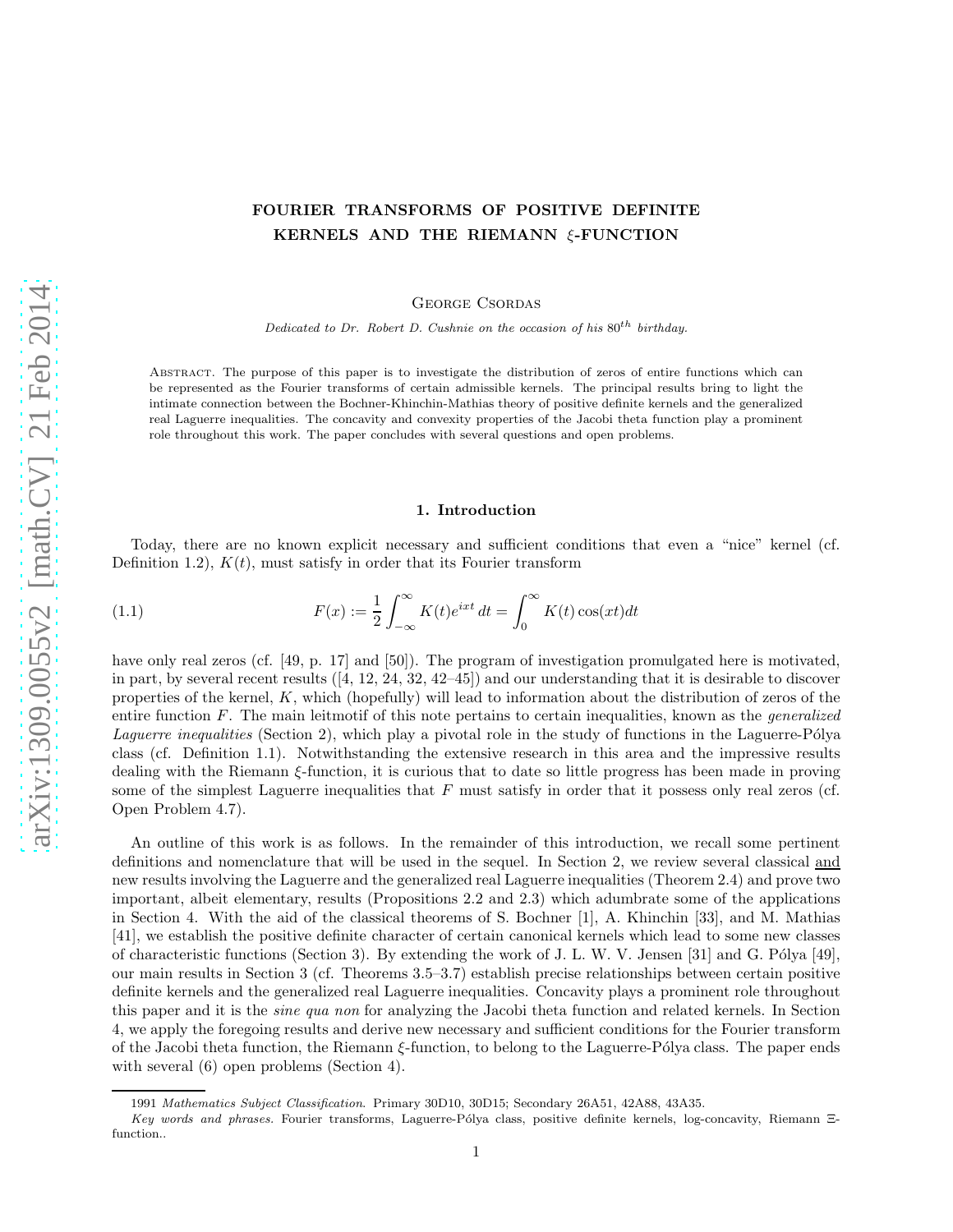In the present investigation, we will adopt the following notation and nomenclature associated with real entire functions whose zeros lie in a strip. Let  $S(\tau)$  denote the closed strip of width  $2\tau$ ,  $\tau \geq 0$ , in the complex plane, C, symmetric about the real axis:

(1.2) 
$$
S(\tau) = \{z \in \mathbb{C} \mid |\operatorname{Im}(z)| \leq \tau\}.
$$

**Definition 1.1.** We say that a real entire function f belongs to the class  $\mathfrak{S}(\tau)$ , if f can be expressed in the form

(1.3) 
$$
f(z) = Ce^{-az^2 + bz} z^m \prod_{k=1}^{\omega} (1 - z/z_k) e^{z/z_k}, \qquad (0 \le \omega \le \infty),
$$

where  $a \geq 0$ ,  $b \in \mathbb{R}$ ,  $z_k \in S(\tau) \setminus \{0\}$ ,  $\sum_{k=1}^{\infty} 1/|z_k|^2 < \infty$ . We allow functions in  $\mathfrak{S}(\tau)$  to have only finitely many zeros by letting, as usual,  $z_k = \infty$  and  $0 = 1/z_k$ ,  $k \ge k_0$ , so that the canonical product in (1.3) is a finite product. By convention, the empty product is one. If  $f \in \mathfrak{S}(\tau)$ , for some  $\tau \geq 0$ , and if f has only real zeros (i.e., if  $\tau = 0$ ), then f is said to belong to the Laguerre-Pólya class, and we write  $f \in \mathcal{L}\text{-}P$ . In addition, we write  $f \in \mathcal{L} - \mathcal{P}^*$ , if  $f = pg$ , where  $g \in \mathcal{L} - \mathcal{P}$  and p is a real polynomial. Thus,  $f \in \mathcal{L} - \mathcal{P}^*$  if and only if  $f \in \mathfrak{S}(\tau)$ , for some  $\tau \geq 0$ , and f has at most finitely many non-real zeros.

The significance of the class  $\mathfrak{S}(\tau)$  in the theory of entire functions stems from the fact that  $f \in \mathfrak{S}(\tau)$  if and only if  $f$  is the uniform limit on compact sets of a sequence of real polynomials having zeros only in the strip  $S(\tau)$  (cf. [2, p. 202] and [35b, pp 373–374]). It follows from the Gauss-Lucas Theorem ([40, pp 8–22], [53, p. 71]) that this class of polynomials is closed under differentiation, and thus so is  $\mathfrak{S}(\tau)$ . For various properties and algebraic and transcendental characterizations of functions in the Laguerre-Pólya class, we refer the reader to Pólya and Schur ([52, p. 100], [51], [46, Kapitel II] or [38, Chapter VIII]).

In the sequel, we will confine our attention to special kernels which we term admissible kernels and define as follows.

**Definition 1.2.** A function  $K : \mathbb{R} \longrightarrow \mathbb{R}$  is called an *admissible kernel*, if it satisfies the following properties: (i)  $K(t) \in C^{\infty}(\mathbb{R})$ , (ii)  $K(t) > 0$  for  $t \in \mathbb{R}$ , (iii)  $K(t) = K(-t)$  for  $t \in \mathbb{R}$ , (iv)  $K'(t) < 0$  for  $t > 0$ , and (v) for some  $\varepsilon > 0$  and  $n = 0, 1, 2, \ldots$ ,

(1.4) 
$$
K^{(n)}(t) = O\left(\exp\left(-|t|^{2+\varepsilon}\right)\right) \text{ as } t \longrightarrow \infty.
$$

Thus, the assertions that  $F(x)$  (cf. 1.1) is a real entire function readily follows if we assume that  $K(t)$ is an admissible kernel. Moreover, a calculation shows ([52, p. 269]) that  $F(x)$  is an entire function of order  $\frac{2+\varepsilon}{1+\varepsilon}$  < 2. Also, by the Riemann-Lebesgue Lemma  $F(x) \to 0$  as  $|x| \to \infty$ . Observe that if we omit the requirement that  $K(t)$  is even (see, Definition 1.2 (iii)), then its transform, F, cannot have only real zeros. This claim follows from integrating by parts and invoking the Riemann-Lebesgue Lemma (cf. [49]).

# 2. The Laguerre Inequalities

One important property, shared by all functions in  $\mathcal{L}\text{-}\mathcal{P}$ , is logarithmic concavity; that is, if  $f(x) \in \mathcal{L}\text{-}\mathcal{P}$ , then  $f(x)^2 (\log f(x))'' \leq 0$  for all  $x \in \mathbb{R}$ . In order to verify this claim, one need only to consider the derivative of the logarithmic derivative of  $f(x) \in \mathcal{L}\text{-}\mathcal{P}$  using the (Hadamard) factorization (1.3), (see, for example, [6, 7, 8. 8]). The logarithmic concavity, in conjunction with the closure property of  $\mathcal{L}\text{-}\mathcal{P}$  under differentiation, implies that if  $f \in \mathcal{L}$ -P, then f satisfies the following inequalities, known as the *Laguerre inequalities*, ([11–13, 15, 18, 22, 25, 47])

$$
(2.1) \tL_{1,p}(x;f) := (f^{(p)}(x))^2 - f^{(p-1)}(x)f^{(p+1)}(x) \ge 0, \quad p = 1, 2, 3, \dots, \quad \text{for all} \quad x \in \mathbb{R}.
$$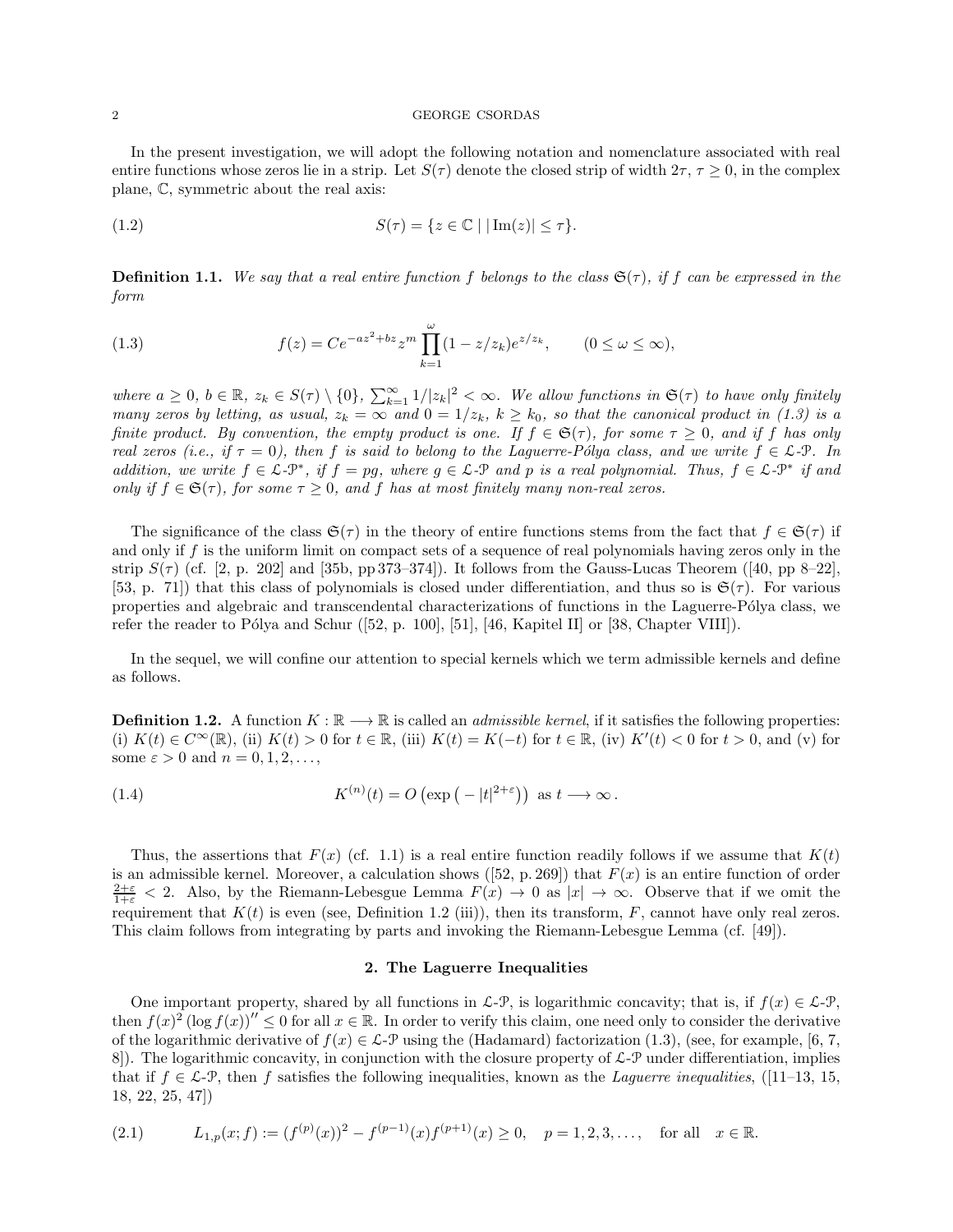For the sake of simplicity of notation, we set  $L_{1,1}(x; f) := L_1(x; f) := L_1(x)$ . In the sequel, we will be primarily concerned with the case when  $p = 1$  in (2.1); that is,  $L_1(x)$ . The reason for the subscript "1" will become clear when we consider the generalized real Laguerre inequalities (see Theorem 2.4). We remark that one of the simplest manifestations of the existence of a non-real zero of an entire function f, occurs when f possesses a positive local minimum or a negative local maximum. It is this observation that motivates us to consider the Laguerre inequalities. We emphasize here that the Laguerre inequalities are only necessary conditions and, in general, are not sufficient for an entire function to have only real zeros. Indeed,  $f(x) := e^{-x^2}(1+x^2) \notin \mathcal{L}\text{-}\mathcal{P}$ , while a calculation shows that  $L_1(x) = 2e^{-2x^2}x^2(3+x^2) \ge 0$  for all  $x \in \mathbb{R}$ .

Remark 2.1. To illustrate by an example the spirit of the type of research program we are advocating here, consider again an admissible kernel  $K(t)$  and its Fourier cosine transform  $F(x)$ . Then via the change of variables,  $u = -x^2$ , we obtain the entire function

$$
F_c(u) := \sum_{k=1}^{\infty} \frac{k! \beta_k}{(2k)!} \frac{u^k}{k!} := \int_0^{\infty} K(t) \cosh(t\sqrt{u}) dt, \text{ where } \beta_k := \int_0^{\infty} K(t) t^{2k} dt, \quad k = 0, 1, 2, \dots
$$

Now set  $\gamma_k := \frac{k! \beta_k}{(2k)!}$  for  $k = 0, 1, 2, \cdots$ . If  $\log(K(\sqrt{t}))$  is strictly concave for all  $t > 0$ , then we can infer that the Taylor coefficients of  $F_c(x)$  satisfy the Turán inequalities; that is,  $L_{1,p}(0;F_c) := (F_c^{(p)}(0))^2$  –  $F_c^{(p-1)}(0)F^{(p+1)}(0) = \gamma_p^2 - \gamma_{p-1}\gamma_{p+1} \ge 0$ , for  $p = 1, 2, 3, \ldots$  (see, for example, [8, 14, 16, 21]). Once again, the Turán inequalities are only necessary conditions for  $F_c$  (and whence for F) to belong to the Laguerre-Pólya class.

Our next proposition asserts that if a real entire function  $f \in \mathfrak{S}(\tau)$ ,  $\tau = 1$ , has only real zeros in a vertical strip  $A \leq \text{Re } z \leq B$ ,  $B - A > 2$ , then  $L_1(x) \geq 0$  for  $x \in [A + 1, B - 1] := I$ . Thus, on the interval I, f cannot have a positive local minimum or a negative local maximum.

**Proposition 2.2.** ([22]) Let  $f \in \mathfrak{S}(\tau)$ , where  $\tau = 1$  and suppose that  $f(0) \neq 0$ . Let  $\{x_k\}_{k=1}^{\infty}$  denote the real zeros and let  $z_i = \alpha_i + i\beta_i$ ,  $j = 1, 2, ..., \omega$ ,  $1 \leq \omega \leq \infty$ , denote the non-real zeros of f. If there is an interval [A, B], with  $B - A > 2$ , such that  $\alpha_j \notin [A, B]$  for all  $j \ge 1$ , then

(2.2) 
$$
L_1(x) \ge 0
$$
 for all  $x \in [A+1, B-1]$ .

Proof. Using the product representation (1.3), logarithmic differentiation yields

(2.3) 
$$
L_1(x) = (f(x))^2 \left\{ 2\alpha + \sum_{k=1}^{\infty} \frac{1}{(x - x_k)^2} + 2 \sum_{j=1}^{\omega} \frac{(x - \alpha_j)^2 - \beta_j^2}{[(x - \alpha_j)^2 + \beta_j^2]^2} \right\}.
$$

Since  $(x - \alpha_j)^2 - \beta_j^2 > 0$  for any  $x \in [A + 1, B - 1]$ , (2.3) gives the desired result (2.2).  $\Box$ 

**Proposition 2.3.** ([22]) Let  $g(x)$  be a real entire function and define

(2.4) 
$$
f(x) := ((x - \alpha)^2 + \beta^2)^m g(x) \quad (\alpha \in \mathbb{R}, \beta > 0, m \in \mathbb{N}),
$$

so that  $\alpha \pm i\beta$  are two non-real zeros of order m of f. If  $g(\alpha) \neq 0$ , then

(2.5) 
$$
L_1(\alpha; f) = -2m\beta^{4m-2}(g(\alpha))^2 + \beta^{4m}L_1(\alpha; g).
$$

Thus, there exits  $M > 0$  sufficiently small such that

$$
(2.6) \t\t\t L_1(\alpha; f) < 0 \t\tfor all \t 0 < \beta < M.
$$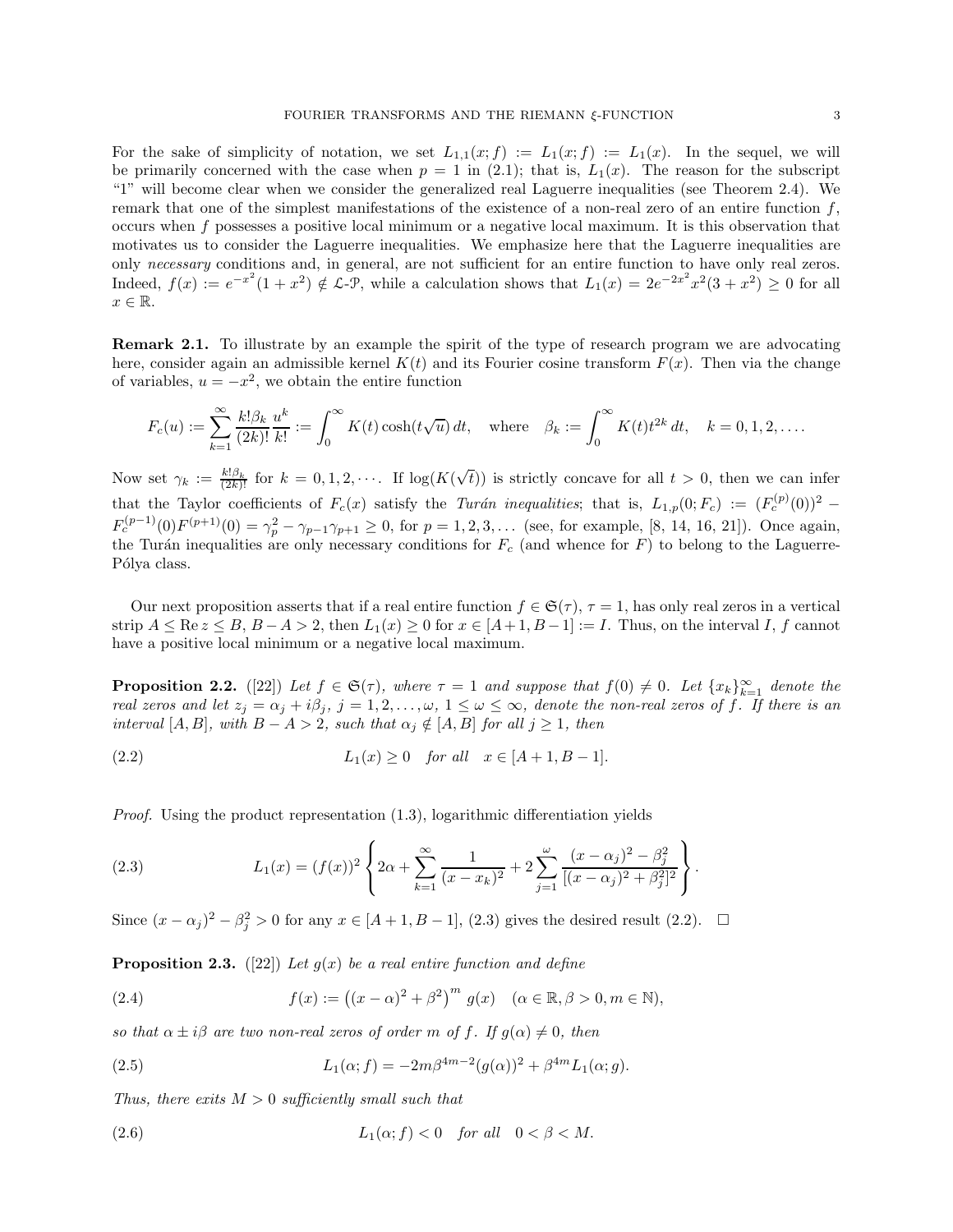Proof. Since  $f(\alpha) = \beta^m g(\alpha)$ , a straightforward calculation, using logarithmic differentiation, yields (2.5) and whence the desired result  $(2.6)$  follows.  $\Box$ 

A heuristic description of Proposition 2.2 is as follows. A conjugate pair of non-real zeros  $\alpha \pm i\beta$  of  $f(x)$ , when  $\beta > 0$  is sufficiently small, forces  $L_1(\alpha; f)$  to be negative.

We consider next the so-called *generalized real Laguerre inequalities* (see, for example, [20, 25]) that are both necessary and sufficient for membership in the Laguerre-Pólya class.

**Theorem 2.4.** (The Generalized Real Laguerre Inequalities [20, Theorem 2.9]) Let f denote a real entire function,  $f \not\equiv 0$ . For  $n \in \mathbb{N}_0 := \mathbb{N} \cup \{0\}$  and  $x \in \mathbb{R}$ , set

(2.7) 
$$
L_n(x) := L_{n,1}(x; f) := \sum_{j=0}^{2n} \frac{(-1)^{j+n}}{(2n)!} {2n \choose j} f^{(j)}(x) f^{(2n-j)}(x).
$$

(2.8) If 
$$
f(x) \in \mathcal{L} \text{-P}
$$
, then  $L_n(x) \ge 0$  for all  $n \in \mathbb{N}_0$  and for all  $x \in \mathbb{R}$ .

Conversely, suppose that

(2.9) 
$$
f(x) = e^{-ax^2}g(x), \quad a \ge 0, \text{ where the genus of } g(x) \text{ is 0 or 1.}
$$

(2.10) If 
$$
L_n(x) \ge 0
$$
 for all  $n \in \mathbb{N}_0$  and for all  $x \in \mathbb{R}$ , then  $f(x) \in \mathcal{L}\text{-P}$ .

**Remarks 2.5.** Observe that  $L_0(x) = f(x)^2$  and to justify the appellation "generalized Laguerre expression", note that  $L_1(x) = f'(x)^2 - f(x)f''(x)$ . In addition, we remark that if the real entire function  $f(x)$  satisfies the generalized real Laguerre inequalities,  $L_n(x) \geq 0$   $(n \in \mathbb{N}_0, x \in \mathbb{R})$ , then  $f(x)$  has only real zeros (cf. [20, p. 343]). For the sake of completeness, we mention here the following representation of  $|f(x+iy)|^2$  which can be derived by a direct calculation (see, for example, [20], [47], [49] or by using a recursion relation [6]):

(2.11) 
$$
|f(x+iy)|^2 = f(x+iy)f(x-iy) = \sum_{n=0}^{\infty} L_n(x)y^{2n}, \qquad (x, y \in \mathbb{R}),
$$

where  $L_n(x)$  is defined in (2.7).

**Remarks 2.6.** The action of the non-linear operators  ${L_n}_{n=0}^{\infty}$  taking a real entire function  $f(x)$  to  $L_n(x; f) := L_n(x)$  is given implicitly by equation (2.11). We mention here, parenthetically, a couple facts about these operators. It is known that the operators  $L_n$  satisfy a simple recursive relation [6, Theorem 2.1] and that  $L_n(x)$  is also a real entire function [6, Remark 2.4]. Interesting generalizations of these operators are given by K. Dilcher and K. B. Stolarsky [26] and D. A. Cardon [3] (see also Section 3). Recently, A. Vishnyakova and the author [25] have shown that the various sufficient conditions for a real entire function,  $f(x)$ , to belong to the Laguerre-Pólya class, expressed in terms of Laguerre-type inequalities, do not require the *a priori* assumptions about the order and type of  $f(x)$ . Thus, for instance, implication (2.10) remains valid if we omit assumption  $(2.9)$ . In light of the results in  $[25]$ , we can state the *complex Laguerre inequalities* as follows. Suppose f,  $f \neq 0$ , is a real entire function. Once again we do not stipulate conditions on the order and type of f [25]. Then  $f \in \mathcal{L}$ - $\mathcal{P}$  if and only if

(2.12) 
$$
|f'(z)|^2 \ge \text{Re}\left(f(z)\overline{f''(z)}\right) \quad \text{for all} \quad z \in \mathbb{C}.
$$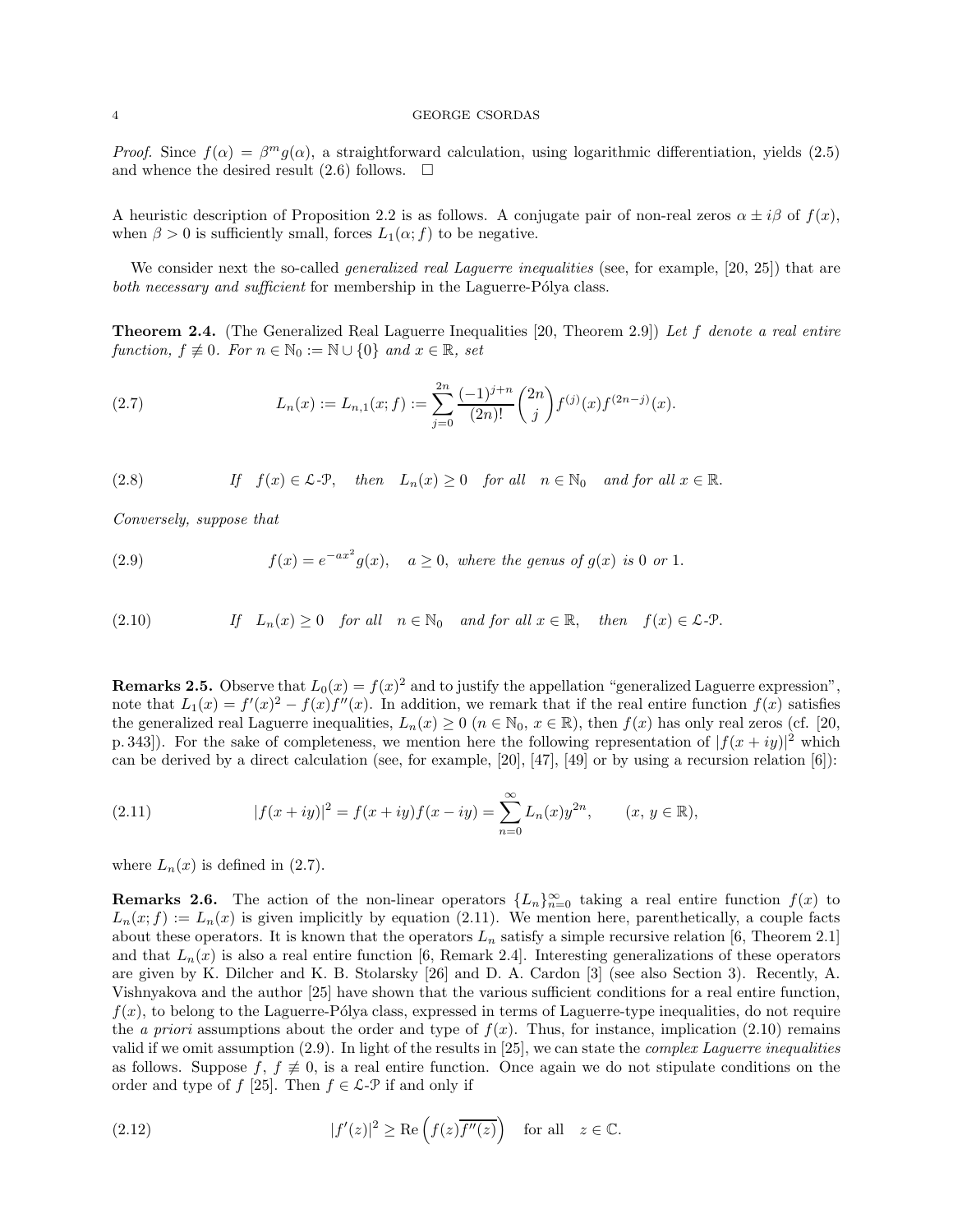It may be of interest to note that the complex Laguerre expression can be also formulated in terms of two real Laguerre-type expressions [25]. Indeed, if  $f(x + iy) = U(x, y) + iV(x, y)$  is a real entire function, then a calculation shows that for all  $z = x + iy \in \mathbb{C}$ ,

(2.13) 
$$
\frac{1}{2} \frac{\partial^2}{\partial y^2} |f(x+iy)|^2 = |f'(z)|^2 - \text{Re}\left(f(z)\overline{f''(z)}\right) = U_x^2 - UU_{xx} + V_x^2 - VV_{xx}.
$$

# 3. Positive Definite Functions and the Laguerre Inequalities

We mention at the outset that it was M. Mathias [41] who in 1923, motivated by the results of C. Carath´eodory and O. Toeplitz (cf. [55, p. 412]), first defined and studied the properties of positive definite functions. In this section, after reviewing some definitions, we will succinctly summarize a couple of classical results due to M. Mathias [41], S. Bochner [1], A. Khinchin [33] and G. Pólya [48]. Parenthetically we note that there are many excellent treatises in the literature dealing with positive definiteness and here we merely cite F. Lukacs [39], T. Kawata [34], M. Mathias [41] and J. Stewart [55], together with the original works of S. Bochner [1], A. Khinchin [33] and G. Pólya [48]. The interested reader will find 125 additional references in J. Stewart's outstanding survey article [55]. In the second part of this short section, our goal is to bring to light the connection between positive definiteness and the Laguerre inequalities.

**Definition 3.0.** ([34, p. 377]) A continuous function  $\varphi : \mathbb{R} \to \mathbb{R}$  is said to be *positive definite* (or more precisely non-negative definite), if

(3.1) 
$$
\int_{-\infty}^{\infty} \int_{-\infty}^{\infty} \varphi(t-s) \rho(t) \overline{\rho(s)} dt ds \ge 0,
$$

where  $\rho : \mathbb{R} \to \mathbb{C}$  is any measurable function with compact support.

An equivalent definition of positive definiteness ([34, p. 377]) is the following discrete formulation. A continuous function  $\varphi$  is positive definite if the Hermitian form

(3.2) 
$$
\sum_{j=1}^{n} \sum_{k=1}^{n} \varphi(x_j - x_k) \rho_j \overline{\rho_k} \ge 0 \text{ for every } x_1, \dots, x_n \in \mathbb{R} \text{ and } \rho_1, \dots, \rho_n \in \mathbb{C}.
$$

By way illustration, we note that  $\varphi(x) = \cos x$  is positive definite, since

$$
\sum_{j=1}^n \sum_{k=1}^n \cos(x_j - x_k) \rho_j \overline{\rho_k} = \left| \sum_{j=1}^n \rho_j \cos x_j \right|^2 + \left| \sum_{k=1}^n \rho_k \sin x_k \right|^2 \ge 0 \quad (x_1, \dots, x_n \in \mathbb{R}, \quad \rho_1, \dots, \rho_n \in \mathbb{C}).
$$

Similarly, it is easy to check that  $e^{itx}$ ,  $(t \in \mathbb{R})$ , is positive definite; while it is not so straightforward to verify that the functions  $e^{-|x|}$ ,  $e^{-x^2}$  and  $\frac{1}{1+x^2}$  are positive definite. For the sake of clarity, we define one more term. By a *distribution function* we shall mean a non-decreasing function  $V(x)$  such that  $V(-\infty) = 0$  and  $V(+\infty) = 1$ . The Fourier-Stieltjes transform of V,

(3.3) 
$$
f(t) = \int_{-\infty}^{\infty} e^{itx} dV(x) \qquad (-\infty < t < \infty),
$$

is called the *characteristic function* corresponding to the given distribution function  $V$ .

In 1932, S. Bochner proved the following celebrated theorem that bears his name.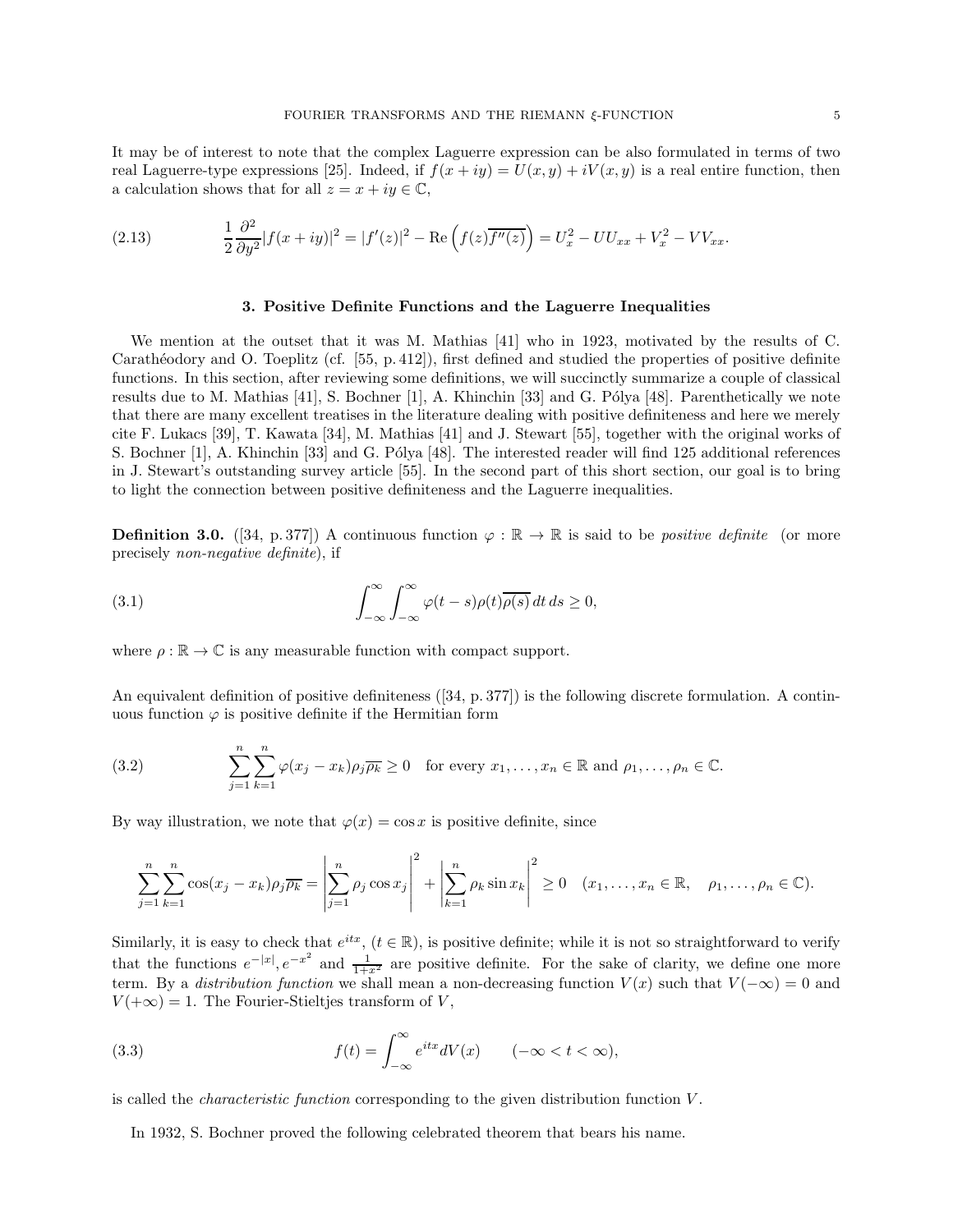**Theorem 3.1.** ([1], [39, p. 71]) A continuous function,  $f(t)$ , with  $f(0) = 1$ , is a characteristic function if and only if  $f(t)$  is positive definite.

We remark that since  $e^{itx}$ ,  $(t \in \mathbb{R})$  is positive definite, it is easy to show that a characteristic function is positive definite. The converse implication is the difficult part of Theorem 3.1 (see, for example, T. Kawata [34, p. 377] or E. Lukacs [39, p. 71]). For our purposes the following version of the Khinchin's criterion [33] for a characteristic function will suffice (see also E. Lukacs [39, Theorems 4.2.4 and 4.2.5]).

**Theorem 3.2.** ([34, p. 387]) A function of the form

(3.4) 
$$
f(t) = \frac{1}{c} \int_{-\infty}^{\infty} \varphi(x+t) \overline{\varphi(x)} dx,
$$

where  $\varphi(x)$  is any function in  $L^2(\mathbb{R})$  with  $||\varphi||_2 = c > 0$ , or the local uniform limit of such functions, is a characteristic function. The converse is also true.

Theorem 3.2 implies Mathias's result [41, Satz 15] which may be stated as follows. If  $\varphi \in L^2(\mathbb{R})$ , then the function

(3.5) 
$$
f(t) = \int_{-\infty}^{\infty} \varphi(s+t) \overline{\varphi(s-t)} ds,
$$

is positive definite. We remark that if  $\varphi : \mathbb{R} \to \mathbb{R}$  is an admissible kernel, then  $\varphi$  is a bounded integrable function. Moreover, it is not difficult to demonstrate that  $\varphi$  satisfies the conditions of Fourier's inversion theorem (cf. [56, Pringsheim's theorem, p. 16]). Thus, with the terminology adopted here we can express Mathias's main theorem (cf. [41, Hauptsatz, p. 108] or [55, p. 412]) in the following form.

**Theorem 3.3.** Let  $\varphi$  be an admissible kernel and let

(3.6) 
$$
f(t) := \int_{-\infty}^{\infty} \varphi(x) \cos(xt) dx.
$$

Then  $\varphi$  is positive definite if and only if  $f(t) \geq 0$  for all  $t \in \mathbb{R}$ .

The above necessary and sufficient conditions for a characteristic function are, in general, not readily applicable in order to determine whether a given function is a characteristic function. There is, however, a beautiful and simple criterion due to Pólya  $[48]$  (see also Lukacs  $[39, p. 85]$ ).

**Theorem 3.4.** (Pólya's criterion) Suppose that  $f : \mathbb{R} \to \mathbb{R}$  is continuous and satisfies the following conditions: (i)  $f(0) = 1$ , (ii)  $f(-t) = f(t)$ , (iii) f is convex for  $t > 0$  and (iv)  $\lim_{t\to\infty} f(t) = 0$ . Then  $f(t)$  is the characteristic function of an absolutely continuous distribution function  $V(x)$ .

Thus, Pólya's criterion provides a sufficient condition for a continuous function  $f : \mathbb{R} \to \mathbb{R}$  to be a characteristic function. There is however a caveat in order: our admissible kernels do not satisfy the convexity hypothesis of Theorem 3.4. Preliminaries aside, we will now relate positive definiteness to the various Laguerre-type inequalities presented in Section 2. Our first result in this direction shows that if  $\varphi(t)$  is an admissible kernel such that  $\log \varphi(t)$  is strictly concave (i.e.,  $d^2/dt^2 \log \varphi(t) < 0$  for  $t > 0$ ), then for each  $n \in \mathbb{N} \cup 0$  we can associate with  $\varphi(t)$  a (canonical) kernel  $K_n$  which is also an admissible kernel.

**Theorem 3.5.** Let  $\varphi(t)$  be an admissible kernel. If  $\log \varphi(t)$  is strictly concave for  $t > 0$ , then for each non-negative integer n, the associated kernel

(3.7) 
$$
K_n(t) := \int_{-\infty}^{\infty} \varphi(s+t) \varphi(s-t) s^{2n} ds \qquad (n = 0, 1, 2, ...),
$$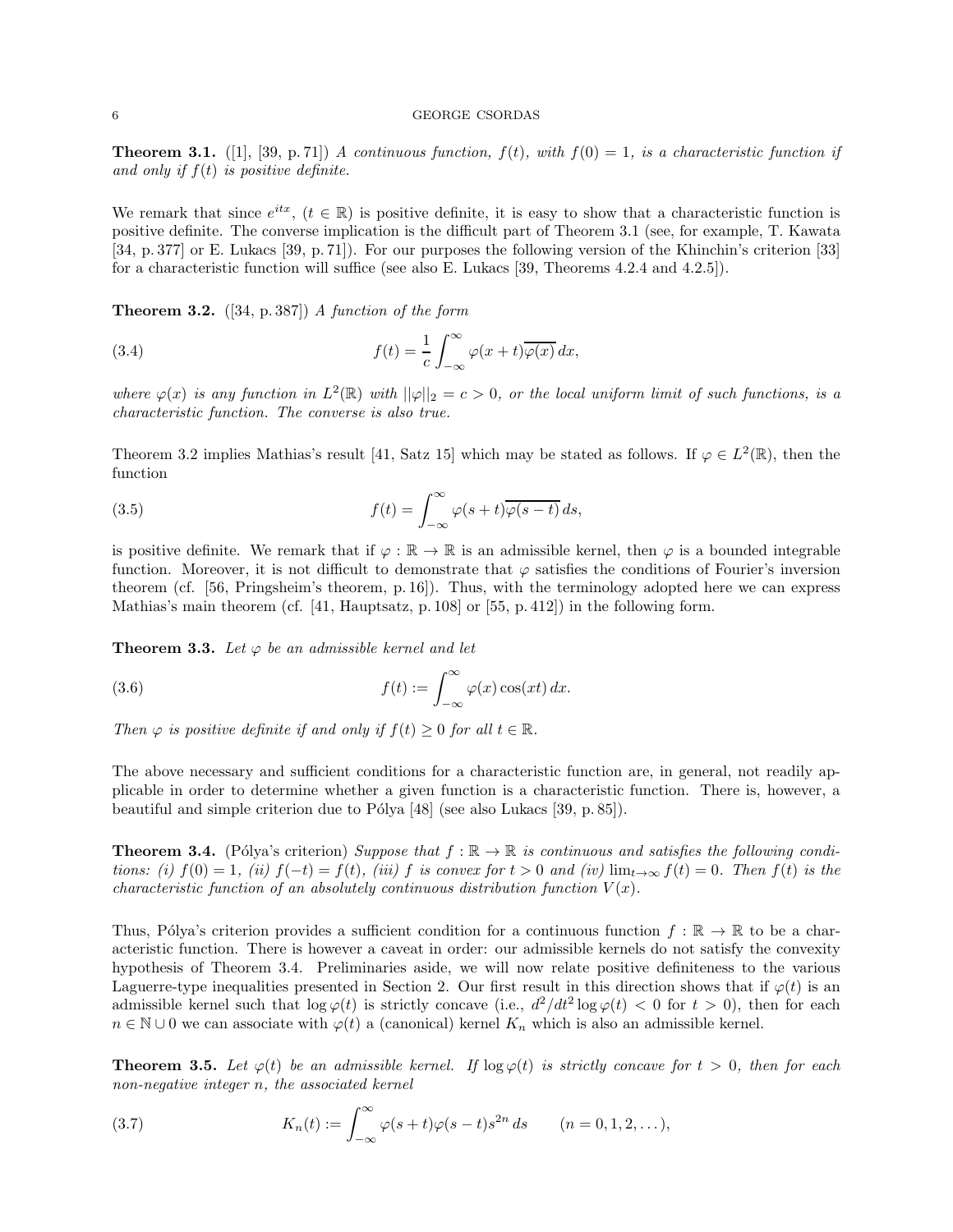is also an admissible kernel.

*Proof.* Fix a non-negative integer n. Consulting Definition 1.2, we readily deduce that  $K_n(t)$  satisfies the properties (i), (ii), (iii) and (v) of Definition 1.2. Thus, it remains to show that  $K'_n(t) < 0$  for  $t > 0$ . Invoking Leibniz's rule to justify the differentiation under the integral, we have

(3.8) 
$$
K'_n(t) = 2 \int_0^\infty \left[ \varphi'(t+s)\varphi(t-s) + \varphi(t+s)\varphi'(t-s) \right] s^{2n} ds.
$$

Next, we fix  $t > 0$  and consider the intervals of integration  $I_1 := (0, t)$  and  $I_2 := (t, \infty)$ . Since  $\log \varphi(t)$  is strictly concave for  $t > 0$ ,  $\frac{\varphi'(t)}{\varphi(t)}$  $\frac{\partial \phi(t)}{\partial \varphi(t)}$  is strictly decreasing for  $t > 0$ . Hence, for  $s > 0$ , we claim that

(3.9) 
$$
\frac{\varphi'(t+s)}{\varphi(t+s)} < -\frac{\varphi'(t-s)}{\varphi(t-s)}.
$$

If  $s \in I_1$ , then  $0 < s < t$  and  $-\varphi'(t-s) > 0$ . Since  $\varphi'(t+s) < 0$ , we see that (3.9) holds. On the other hand, if  $s \in I_2$ , then  $t - s < 0$ . Since  $\varphi(t)$  is an even function,  $\varphi(t - s) = \varphi(s - t)$ . Also,  $0 < s - t < s + t$ , and thus, (3.9) holds, since

$$
\frac{\varphi'(t+s)}{\varphi(t+s)} < \frac{\varphi'(s-t)}{\varphi(s-t)} = -\frac{\varphi'(t-s)}{\varphi(t-s)}.
$$

 $\Box$ 

Following Pólya's work involving Jensen's Nachlass ([49, pp  $278-308$ ]), we next establish an important relationship between a given strictly logarithmically concave admissible kernel and the associated admissible kernel  $K_n(t)$  defined in (3.7).

**Lemma 3.6.** If  $\varphi(t)$  is a strictly logarithmically concave admissible kernel for  $t > 0$ , then

$$
(3.10) \qquad \int_{-\infty}^{\infty} \int_{-\infty}^{\infty} \varphi(t)\varphi(s)e^{ix(s+t)}(s-t)^{2n} dt ds = 2 \cdot 2^{2n} \int_{-\infty}^{\infty} K_n(v) \cos(2xv) dv, \qquad (n = 0, 1, 2, ...)
$$

where  $K_n$  is the associated admissible kernel defined by (3.7).

Proof. (A sketch.) Consider the entire function

(3.11) 
$$
F(x) := \int_{-\infty}^{\infty} e^{itx} \varphi(t) dt.
$$

Then, since both  $\varphi(t)$  and  $K_n(t)$  are admissible kernels (Theorem 3.5), the following calculations are valid:

(3.12)  
\n
$$
|F(x+iy)|^2 = F(x+iy)F(x-iy)
$$
\n
$$
= \int_{-\infty}^{\infty} \int_{-\infty}^{\infty} \varphi(t)\varphi(s)e^{ix(s+t)}e^{-(s-t)y} dt ds
$$
\n
$$
= \sum_{n=0}^{\infty} \frac{y^{2n}}{(2n)!} \int_{-\infty}^{\infty} \int_{-\infty}^{\infty} \varphi(t)\varphi(s)e^{ix(s+t)}(s-t)^{2n} dt ds.
$$

Next, we use (i) Euler's formula  $e^{ix(s+t)} = \cos(x(s+t)) + i \sin(x(s+t))$ , (ii) the fact that the odd functions integrate to zero and (iii) the absolute value of the Jacobian of the transformation,  $s \to u + v$  and  $t \to u - v$ ,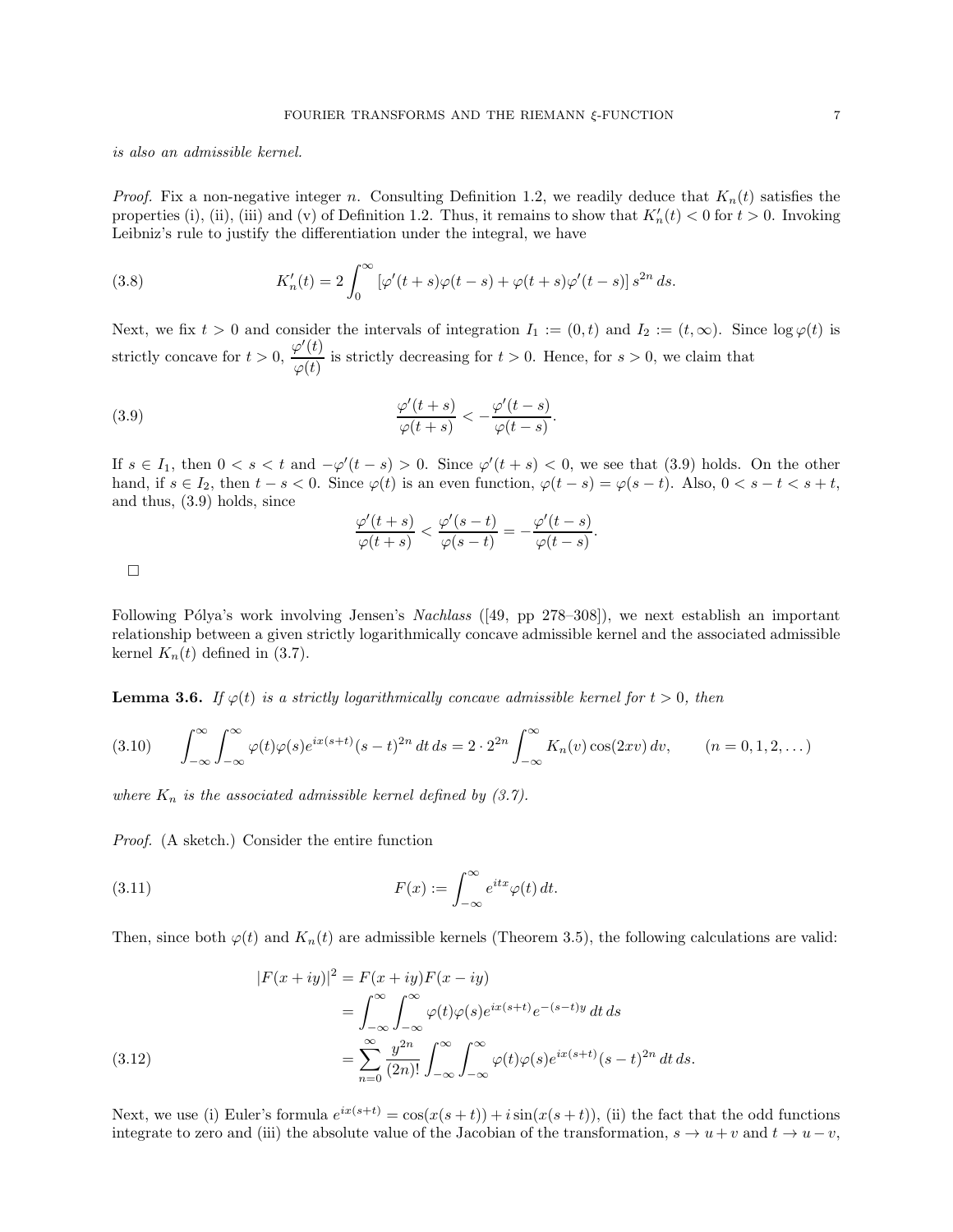# is 2. Accordingly, we obtain

$$
\int_{-\infty}^{\infty} \int_{-\infty}^{\infty} \varphi(t)\varphi(s)e^{ix(s+t)}(s-t)^{2n} dt ds
$$
  
= 
$$
\int_{-\infty}^{\infty} \int_{-\infty}^{\infty} \varphi(t)\varphi(s)\cos(x(s+t))(s-t)^{2n} dt ds
$$
  
= 
$$
\int_{-\infty}^{\infty} \int_{-\infty}^{\infty} \varphi(t)\varphi(s)\cos(x(s-t))(s+t)^{2n} dt ds
$$
  
= 
$$
2 \cdot 2^{2n} \int_{-\infty}^{\infty} \int_{-\infty}^{\infty} \varphi(u+v)\varphi(u-v)\cos(2xv) (u)^{2n} du dv
$$
  
(3.13)  
= 
$$
2 \cdot 2^{2n} \int_{-\infty}^{\infty} K_n(v)\cos(2xv) dv.
$$

 $\Box$ 

**Theorem 3.7.** Let  $\varphi(t)$  be a strictly logarithmically concave (for  $t > 0$ ) admissible kernel and let  $K_n$  $(n = 0, 1, 2, ...)$  denote the associated admissible kernel defined by (3.7). Let  $F(x) := \int_{-\infty}^{\infty} e^{itx} \varphi(t) dt$ . Then,

(3.14) 
$$
L_n(x) := L_n(x; F) := \frac{2 \cdot 2^{2n}}{(2n)!} \int_{-\infty}^{\infty} K_n(t) \cos(2xt) dt, \qquad (n = 0, 1, 2, ...),
$$

where  $L_n(x)$  is the generalized real Laguerre expression (cf. (2.7) of Theorem 2.4) for the entire function F. Moreover,  $F \in \mathcal{L}$ - $\mathcal{P}$  if and only if  $K_n$  is a positive definite kernel for all  $n = 0, 1, 2, \ldots$ .

*Proof.* We recall from Section 2 (see (2.11) of Remark 2.5) that the Taylor coefficient of  $y^{2n}$  in the expansion  $|F(x+iy)|^2$  is precisely  $L_n(x)$ . Hence, (3.14) follows from (3.12) and (3.13). Next, by Theorem 2.4,  $F \in \mathcal{L}$ - $\mathcal{P}$ if and only if  $L_n(x) \ge 0$  for  $n = 0, 1, 2, \ldots$  and for all  $x \in \mathbb{R}$ . By Theorem 3.3 and (3.14),  $L_n(x) \ge 0$  for  $n = 0, 1, 2, \ldots$ , and for all  $x \in \mathbb{R}$ , if and only if the kernel  $K_n$   $(n = 0, 1, 2, \ldots)$  is positive definite.  $\Box$ 

**Remarks 3.8.** (a) In [41, Satz 15], Mathias has proved that the kernel  $K_0(t) = \int_{-\infty}^{\infty} \varphi(s+t)\varphi(s-t) ds$  is positive definite. This is clear in our setting, since  $L_0(t) = |F(t)|^2$ . The case when  $n = 1$ ; that is,

$$
K_1(t) = \int_{-\infty}^{\infty} \varphi(s+t)\varphi(s-t) s^2 ds \text{ and } L_1(x) = (F'(x))^2 - F(x)F''(x) = 4 \int_{-\infty}^{\infty} K_1(t) \cos(2xt) dt,
$$

appears to be much more difficult. (b) The desideratum to characterize Fourier transforms in the Laguerre-Pólya class, in terms of the indicated kernels, is achieved by Theorem 3.7. However, the elusive nature of positive definiteness certainly remains as an issue. (c) It may be noteworthy to remark that in conjunction with the Bochner and Khinchin results (cf. Theorems 3.1 and 3.2), our Theorem 3.7 gives rise to new families of characteristic functions when the kernels  $K_n$  associated with functions  $F \in \mathcal{L}$ - $\mathcal{P}$  are appropriately normalized.

**Open Problem 3.9.** Characterize the logarithmically concave admissible kernels  $\varphi(t)$  such that the associated admissible kernel  $K_1(t)$  is positive definite.

Striving for simplicity, we propose here another, direct, approach for showing that  $\int_0^\infty K_1(t) \cos(xt) dt \ge 0$ for all  $x \in \mathbb{R}$ .

**Proposition 3.10.** Let  $F(x) := \int_0^\infty \varphi(t) \cos xt \, dt$  and set  $K_1(t) := \int_0^\infty \varphi(s+t) \varphi(s-t) \, s^2 \, ds$ . Let  $\overline{G}(t) :=$  $\int_t^{\infty} K_1(u) du$  and  $A := \overline{G}(0)$ . Then  $K_1(t)$  is positive definite if and only if

(3.15) 
$$
\int_0^\infty \overline{G}(t) \sin xt \, dt \le \frac{A}{x} \quad \text{for all} \quad x \ne 0.
$$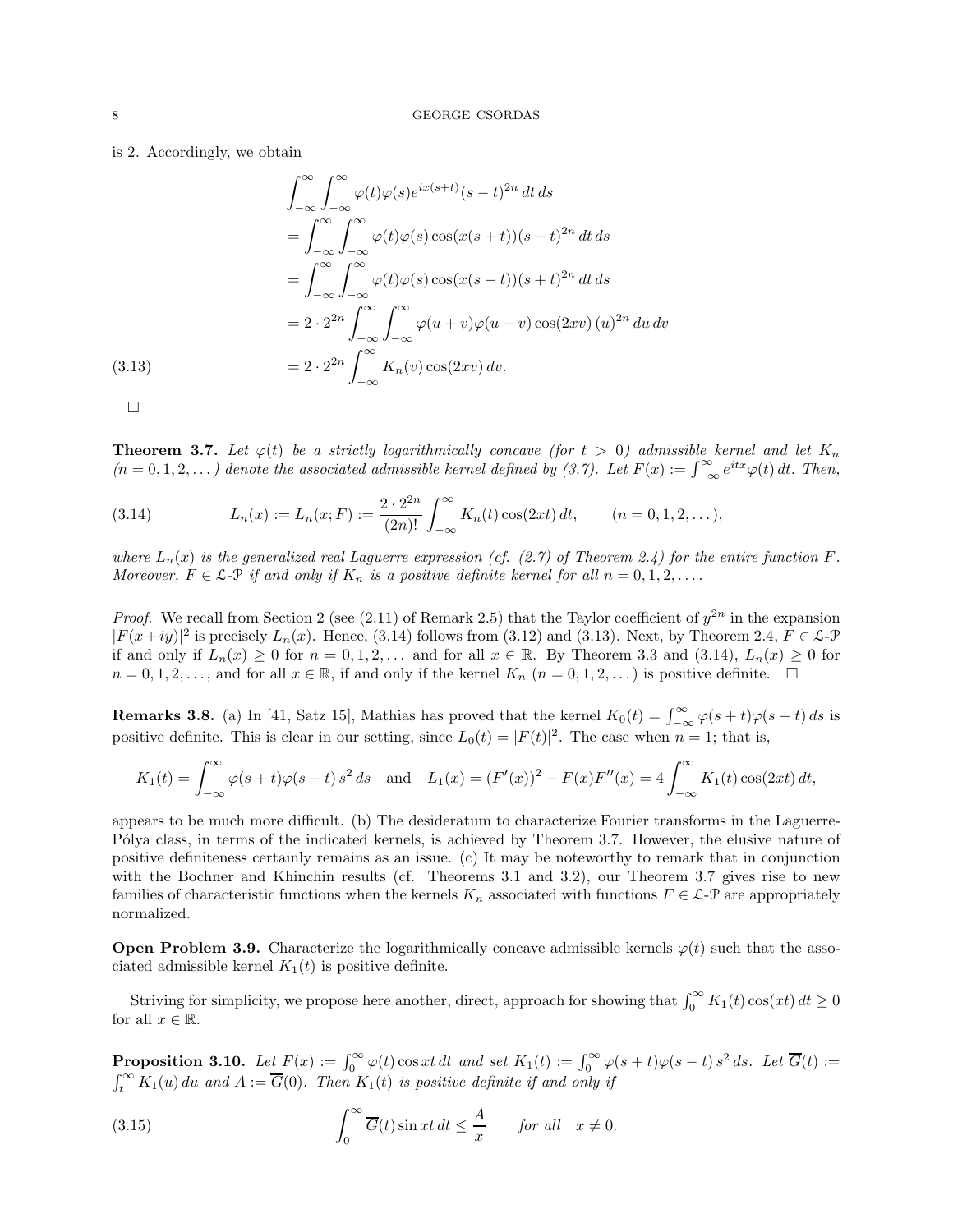**Remark 3.11.** Before we prove Proposition 3.10, we recall that Pólya's argument [48] shows that in general, the non-negativity of the Fourier sine transform is easier to demonstrate than that of the of the Fourier cosine transform. Indeed, consider the function  $\overline{G}(t)$  defined in Proposition 3.10. Then for each fixed  $x > 0$ ,

$$
I(x) := \int_0^\infty \overline{G}(t) \sin xt \, dt = \sum_{k=0}^\infty \int_{\pi k/x}^{\pi(k+1)/x} \overline{G}(t) \sin xt \, dt \qquad \left(t = s + \frac{\pi k}{x}\right)
$$

$$
= \sum_{k=0}^\infty \int_0^{\pi/x} \overline{G}\left(s + \frac{\pi k}{x}\right) \sin(xs + \pi k) \, ds
$$

$$
= \sum_{k=0}^\infty (-1)^k \int_0^{\pi/x} \overline{G}\left(s + \frac{\pi k}{x}\right) \sin(xs) \, ds.
$$

Since  $\overline{G}(s) > 0$ ,  $\overline{G}'(s) < 0$  ( $s > 0$ ), and  $\overline{G}(s) \to 0$  as  $s \to \infty$ , it follows from the alternating series test that  $I(x) > 0$  for  $x > 0$ .

Proof of Proposition 3.10. Integration by parts yields,

$$
\int_0^\infty K_1(t) \cos(xt) dt = \int_0^\infty K_1(u) du - x \int_0^\infty \left( \int_t^\infty K_1(u) du \right) \sin xt dt
$$

$$
= A - \int_0^\infty \overline{G}(t) \sin xt dt
$$

and whence inequality (3.15) follows if and only if  $K_1(t)$  is positive definite.  $\square$ 

We conclude this section with a concrete example which demonstrates that, if  $K_n$  is positive definite, then in general,  $K_{n+1}$  need not be positive definite. There are several ways we can illustrate this fact. The kernel we will use is a Gaussian,  $e^{-t^2}$ , times a polynomial and therefore it will not satisfy condition (v) of Definition 1.2. Nevertheless, our choice facilitates the exact evaluation of the required integrals. The calculations are sufficiently involved, albeit elementary, to warrant the use of a computer.

**Example 3.12.** Let  $\varphi(t) := e^{-t^2}(15 + t^2 + t^4)$ . Then it is easy to confirm that  $\varphi(t)$  satisfies conditions (i)–(iv) (but not (v)) of Definition 1.2. In addition,  $\log(\varphi(t))$  is strictly concave for  $t > 0$ . In the subsequent calculations, we will denote by  $c_j$ ,  $j \geq 1$ , a positive constant whose exact value is irrelevant. Then  $F(x)$  $\int_{-\infty}^{\infty} \varphi(t) \cos xt \, dt = c_1 e^{-x^2/4} (260 - 16x^2 + x^4)$ . Since  $F(x) > 0$ , F has 4 non-real zeros (i.e.,  $F \notin \mathcal{L}$ -P) and whence by Theorem 3.7 at least one of the kernels  $K_n$  (cf.  $(3.7)$ ) fails to be positive definite. Since  $\int_{-\infty}^{\infty} K_1(t) \cos 2xt \, dt = c_2 e^{-x^2/2} (84240 - 13536x^2 + 712x^4 - 24x^6 + x^8) > 0$  for all  $x \in \mathbb{R}, K_1$  is (strictly) positive definite. On the other hand,  $\int_{-\infty}^{\infty} K_2(t) \cos 2xt \, dt = c_3 e^{-x^2/2} (107088 - 18496x^2 + 696x^4 - 16x^6 + x^8)$ has 4 simple real zeros and consequently  $K_2$  is not positive definite.

### 4. Scholia: the Jacobi Theta Function and the Riemann ξ-function

The purpose of this section is three-fold: (i) to investigate the properties of the Jacobi theta function (cf. (4.2)) and related kernels, (ii) apply the results of Section 3 (Theorem 3.5 and Theorem 3.7) and provide new necessary and sufficient conditions for  $H(x) := \xi(x/2)/8 \in \mathcal{L}$ -P (cf. (4.1)), and (iii) formulate some open problems involving kernels associated with the Jacobi theta function.

By way of background information, we commence with Riemann's definition of his  $\xi$ -function ([49, p. 10]); that is,

$$
\xi(iz) := \frac{1}{2}\left(z^2 - \frac{1}{4}\right)\pi^{-z/2-1/4}\Gamma\left(\frac{z}{2} + \frac{1}{4}\right)\zeta\left(z + \frac{1}{2}\right),\,
$$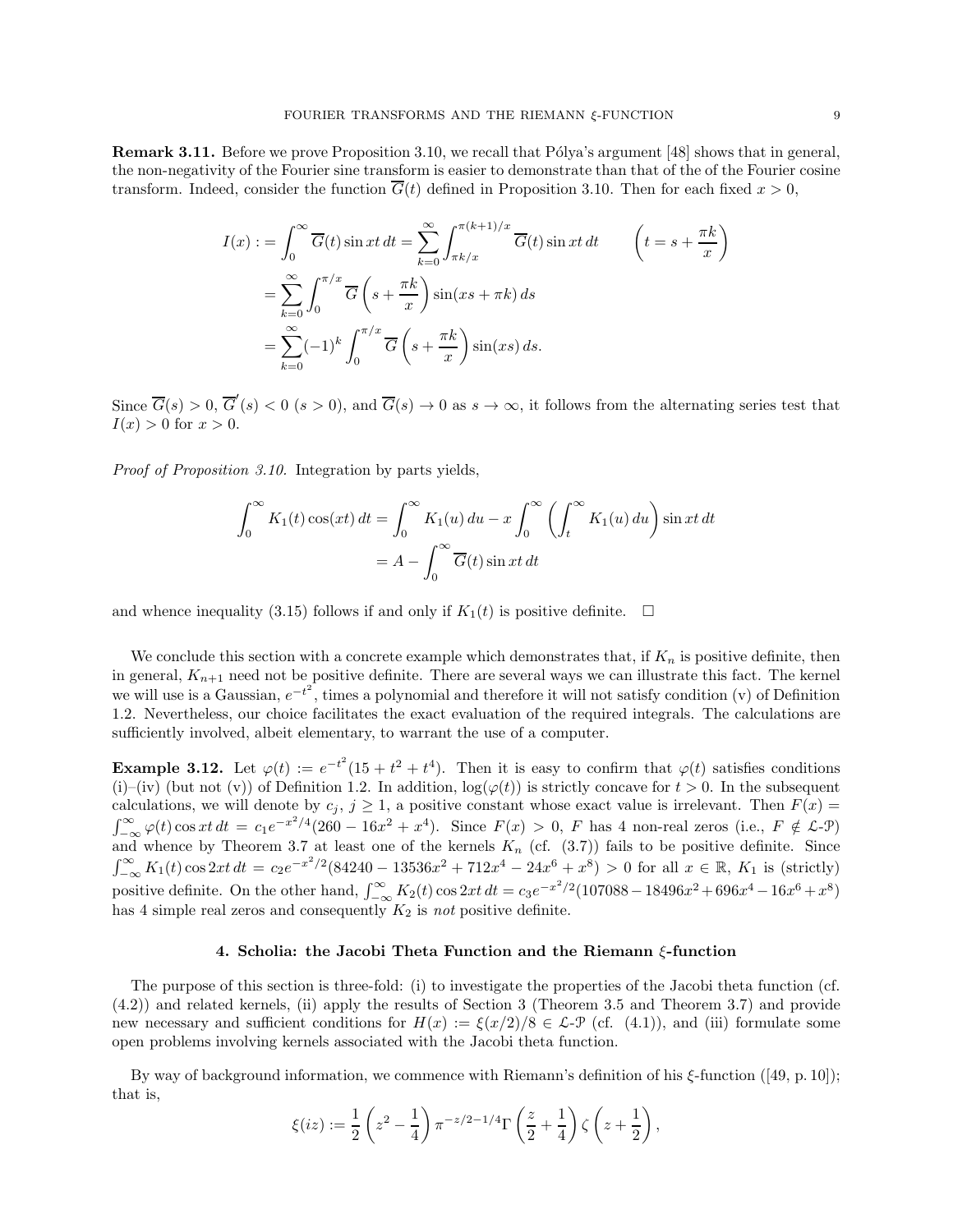Then it is known ([49 p. 11]), [57, p. 255] or [52, p. 286]) that  $\xi(x)$  admits the integral representation of the form

(4.1) 
$$
H(x) := \frac{1}{8}\xi\left(\frac{x}{2}\right) := \int_0^\infty \Phi(t)\cos(xt)dt,
$$

where the *Jacobi theta function*, (without the usual factor 4) is defined as

(4.2) 
$$
\Phi(t) := \sum_{n=1}^{\infty} \pi n^2 (2\pi n^2 e^{4t} - 3) \exp(5t - \pi n^2 e^{4t}).
$$

The Riemann Hypothesis is equivalent to the statement that all the zeros of  $H(x)$  are real (cf. [57, p. 255]). We also recall that  $H(x)$  is an entire function of order one ([57, p. 16]) of maximal type (cf. [19, Appendix A]). Thus, with the above nomenclature (cf. Section 1) the Riemann Hypothesis is true if and only if  $H \in \mathcal{L}\text{-}\mathcal{P}$ . It is also known ([30, p. 7]) that all the zeros of H lie in the *interior* of the strip  $S(1)$ , so that  $H(x) \in \mathfrak{S}(\tau)$ , with  $\tau = 1$  and that  $H(x)$  has an infinite number of real zeros [57, p. 256]. Before we begin with a synopsis of results, we emphasize that the raison d'être for investigating the kernel  $\Phi$  is that there is an intimate connection (the precise meaning of which is yet unknown) between the properties of  $\Phi$ and the distribution of the zeros of its Fourier transform  $H(x)$  (cf. (4.1)).

**Theorem 4.1.** ([16, Theorem A]) Consider the function  $\Phi$  of (4.2) and set

$$
\Phi(t) = \sum_{n=1}^{\infty} a_n(t), \quad \text{where} \quad a_n(t) := \pi n^2 (2\pi n^2 e^{4t} - 3) \exp(5t - \pi n^2 e^{4t}) \qquad (n = 1, 2, ...).
$$

Then, the following are valid:

- (i) for each  $n \geq 1$ ,  $a_n(t) > 0$  for all  $t \geq 0$ , so that  $\Phi(t) > 0$  for all  $t \geq 0$ ;
- (ii)  $\Phi(z)$  is analytic in the strip  $-\pi/8 < \text{Im } z < \pi/8$ ;
- (iii)  $\Phi$  is an even function, so that  $\Phi^{(2m+1)}(0) = 0 \quad (m = 0, 1, \dots);$
- (iv) for any  $\varepsilon > 0$ ,  $\lim_{t \to \infty} \Phi^{(n)}(t) \exp\left[ (\pi \varepsilon) e^{4t} \right] = 0;$
- (v)  $\Phi'(t) < 0$  for all  $t > 0$ .

The proofs of statements (i) – (iv) can be found in G. Pólya [49], whereas the proof of (v) is in A. Wintner [58] (see also Spira [54]).  $\Box$ 

In order to indicate the significance of the next theorem, we consider the Taylor series of  $H(x)$  about the origin

(4.3) 
$$
H(z) = \sum_{k=0}^{\infty} \frac{(-1)^k b_k}{(2k)!} z^{2k}, \text{ where } b_k := \int_0^{\infty} t^{2k} \Phi(t) dt \qquad (k = 0, 1, 2, ...).
$$

The change of variable,  $z^2 = -x$  in (4.3), yields the entire function

(4.4) 
$$
F(x) := \sum_{k=0}^{\infty} \frac{\gamma_k}{k!} x^k, \text{ where } \gamma_k := \frac{k! b_k}{(2k)!} > 0 \quad (k = 0, 1, 2, ...).
$$

Then it is easy to see that  $F(x)$  is an entire function of order  $\frac{1}{2}$  and that the Riemann Hypothesis is equivalent to the statement that all the zeros of  $F(x)$  are real and negative. Now it is known (Pólya and Schur [51]) that a necessary condition for  $F(x)$  to have only real zeros is that the moments  $b_k$  (in (4.3)) satisfy the Turán inequalities; that is,

(4.5) 
$$
b_k^2 - \frac{2k-1}{2k+1}b_{k-1}b_{k+1} \ge 0 \quad \text{or equivalently} \quad T_k := \gamma_k^2 - \gamma_{k-1}\gamma_{k+1} \ge 0 \quad (k = 1, 2, 3, \dots).
$$

These inequalities have been established (cf. [16], for  $m \geq 2$ , and [21]) as a consequence of either one of the two concavity properties ((a) or (b)) of  $\Phi$  stated in the following theorem. (For related interesting results see also D. K. Dimitrov and F. R. Lucas [29] and D. K. Dimitrov [27], [28]).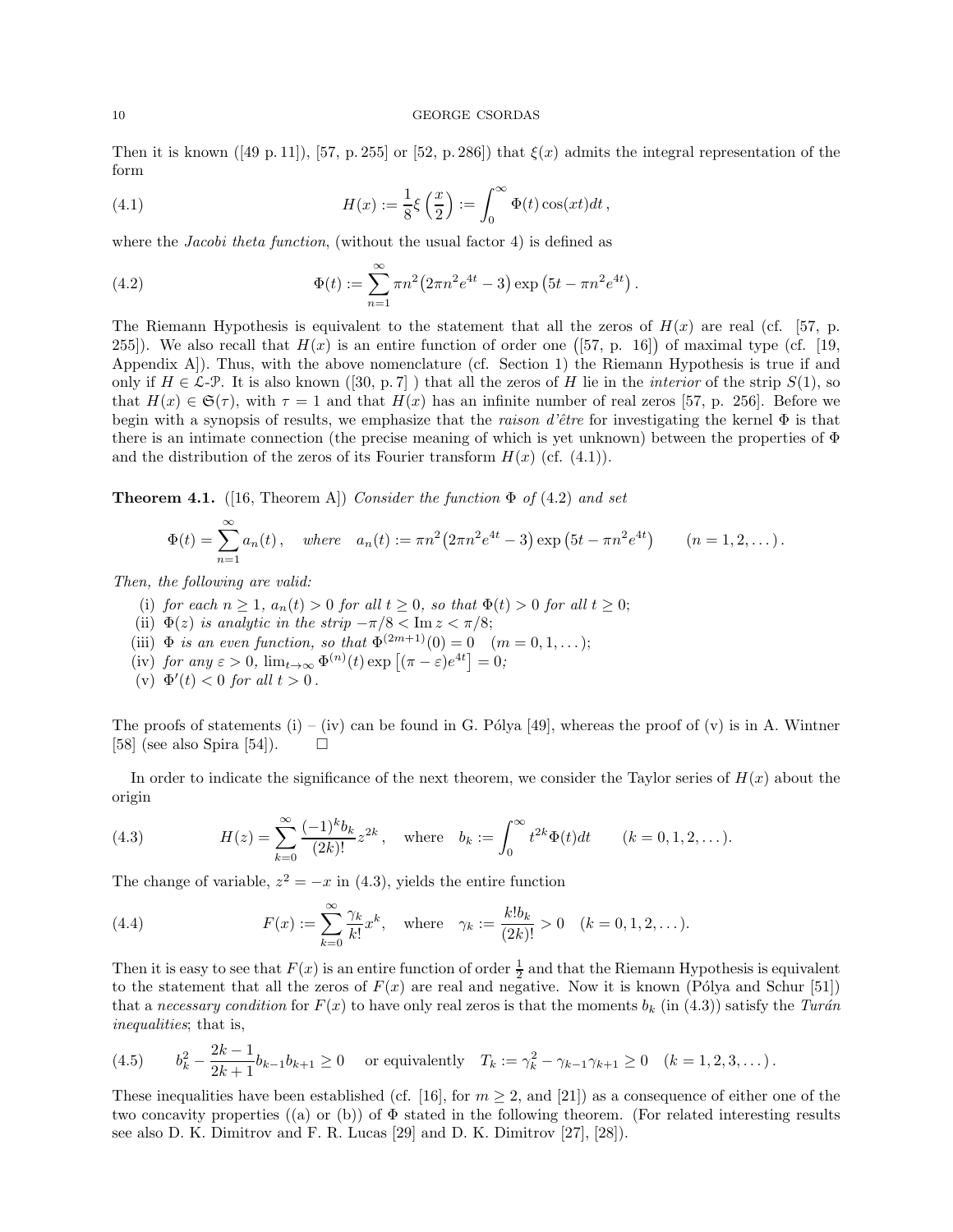**Theorem 4.2.** Let  $\Phi$  be defined by (4.1). Then  $\Phi$  satisfies the following concavity properties.

(a)  $([16, Proposition 2.1])$  If

$$
K_{\Phi}(t) := \int_{t}^{\infty} \Phi(\sqrt{u}) du \qquad (t \ge 0),
$$

then  $\log K_{\Phi}(t)$  is strictly concave for  $t > 0$ ; that is,  $\frac{d^2}{dt^2} \log K_{\Phi}(t) < 0$  for  $t > 0$ .

(b) ([21, Theorem 2.1]) The function  $\log \Phi(\sqrt{t})$  is strictly concave for  $t > 0$ .

**Remarks 4.3.** (a) A calculation shows that  $\log \Phi(\sqrt{t})$  is strictly concave for  $t > 0$  if and only if  $g(t) :=$  $t\left[\left(\Phi'(t)^2 - \Phi(t)\Phi''(t)\right) + \Phi(t)\Phi'(t) > 0 \text{ for } t > 0. \right]$  Since  $\Phi(t) > 0$  and  $\Phi'(t) < 0$  for  $t > 0$ , it is easy to check that the inequality  $g(t) > 0$  is stronger than the assertion that  $\log(\Phi(t))$  is strictly concave for  $t > 0$ . Indeed, the inequality  $\Phi'(t)^2 - \Phi(t)\Phi''(t) > 0$  does not imply, in general, the Turán inequalities (4.5) (see, for example, [5, Example 3.4]).

(b) Since  $\Phi(t) > 0$  and  $\Phi'(t) < 0$  for  $t > 0$ , we can also demonstrate that that the "average value" of  $H(x)$ , the Fourier cosine transform of  $\Phi$  (cf. (4.1)), is positive. Indeed, for  $t > 0$ ,

$$
\int_0^t H(u) du = \int_0^\infty \Phi(x) \left( \int_0^t \cos x u du \right) dx = \int_0^\infty \Phi(x) \frac{\sin x t}{x} dx > 0,
$$

where the last inequality can be established using the method of proof presented in Remark 3.11. We pause for a moment, and append here yet another convexity result involving Φ.

**Theorem 4.4.** ([11, pp 43–44]) The function  $\Phi(\sqrt{t})$  is strictly convex for  $t > 0$ ; (that is,  $\frac{d^2}{dt^2}\Phi(\sqrt{t}) > 0$  for  $t > 0$  and hence

$$
\int_0^\infty \Phi(\sqrt{t}) \cos xt \, dt > 0 \quad \text{ for all } x \in \mathbb{R}.
$$

Having reviewed some of the salient properties of the Jacobi theta function, we are now in position to apply the results of Section 3.

**Theorem 4.5.** The Jacobi theta function,  $\Phi(t)$ , is a strictly logarithmically concave admissible kernel. Moreover, the associated kernel

(4.6) 
$$
K_n(t) := K_n(t; \Phi) := \int_{-\infty}^{\infty} \Phi(s+t) \Phi(s-t) s^{2n} ds \qquad (n = 0, 1, 2, ...),
$$

is also an admissible kernel.

*Proof.* By Theorem 4.1,  $\Phi$  is an admissible kernel. Now, it follows from Theorem 4.2 and Remarks 4.3 (a) that  $\log \Phi(t)$  is strictly concave for  $t > 0$ . Thus, by Theorem 3.5, for each non-negative integer n, the associated kernel  $K_n(t) := K_n(t; \Phi)$  is also an admissible kernel.  $\Box$ 

Finally, with the aid of Lemma 3.6, Theorem 3.5 and Theorem 3.7, we obtain the following equivalent formulation of the Riemann Hypothesis.

**Theorem 4.6.** Let  $K_n := K_n(t; \Phi)$   $(n = 0, 1, 2, ...)$  denote the associated admissible kernel defined by (4.6). Let  $H(x) := \int_0^\infty \Phi(t) \cos xt \, dt$ . Then, for  $n = 0, 1, 2, ...,$ 

(4.7) 
$$
L_n(x) := L_n(x;H) := \frac{2 \cdot 2^{2n}}{(2n)!} \int_{-\infty}^{\infty} K_n(t) \cos(2xt) dt,
$$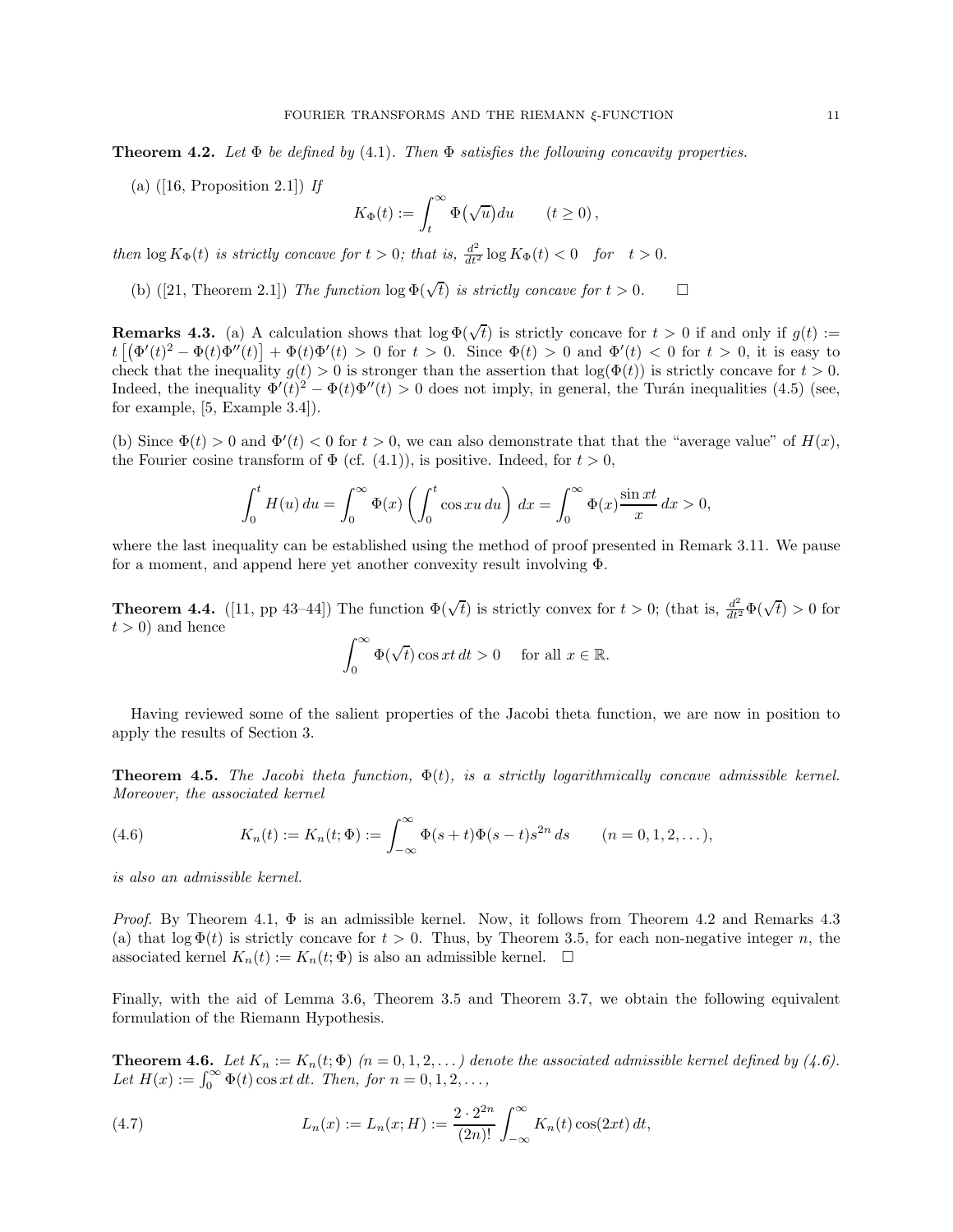where  $L_n(x)$  is the generalized real Laguerre expression (cf. (2.7) of Theorem 2.4) for the entire function H. Moreover,  $H \in \mathcal{L}\text{-}\mathcal{P}$  if and only if  $K_n$  is a positive definite admissible kernel for all  $n = 0, 1, 2, \ldots$ .

At this juncture, we are obliged to expose our ignorance and state the following tantalizing open problem.

**Open Problem 4.7.** (One of the simplest Laguerre inequalities for the Riemann  $\xi$ -function.) Let  $\Phi$  denote the Jacobi theta function and let  $H(x) := \xi(x/2)/8 = \int_0^\infty \Phi(t) \cos xt \, dt$ . Then, is it true that

(4.8) 
$$
L_1(x) = (H'(x))^2 - H(x)H''(x) \ge 0 \text{ for all } x \in \mathbb{R}^2
$$

Remark 4.8. The verification of the special Laguerre inequality (4.8) itself would be significant. If we could prove that  $L_1(x) > 0$  for all real x, then it would follow that all the real zeros of H are simple. Of course, should inequality (4.8) fail to hold for some  $x_0$ , then the Riemann Hypothesis would be false. Now it follows from the numerical results of van de Lune, te Riele, and Winter [37] that the zeros of  $H(x)$  are real and simple for  $|x| < 1.09 \cdots \times 10^9$  and whence, by Proposition 2.2,  $L_1(x) > 0$  for  $|x| < 1.09 \cdots \times 10^9$ .

Open Problem 4.7 need not be construed as an insurmountable barrier for further research. Indeed, in the interest of new investigations, we propose here a variant of the *Polyaesque* approach: namely, if you cannot solve a problem change it (for example, generalize it). In this spirit, we mention that in the study of the distribution of zeros of entire functions  $f(x) \in \mathfrak{S}(\tau)$  (of order < 2) under the action of the operator  $e^{-tD^2}$ ,  $(D := d/dx)$  there is a simple heuristic principle formulated by Pólya. If  $t > 0$ , then under the action of  $e^{-tD^2}$  the zeros of  $f(x)$  tend to be "attracted" to the real axis, while under the action of  $e^{tD^2}$  the zeros of f tend to be repelled by the real axis. Guided by this principle, we apply  $e^{-tD^2}$  to the Riemann  $\xi$ -function (see (4.1)). For convenience and to adhere to the notation employed in the papers cited below, we set  $H(x) := H_0(x) := \xi(x/2)/8$ . Let

(4.9) 
$$
H_t(x) = e^{-tD^2}H(x) = \int_0^\infty e^{ts^2} \Phi(s) \cos(xs) ds \qquad \left(t \in \mathbb{R}; x \in \mathbb{C}, D := \frac{d}{dx}\right).
$$

In 1950, de Bruijn [2] established that (i)  $H_t(x)$  has only real zeros for  $t \geq 1/2$  (this is a consequence of the fact that  $H \in \mathfrak{S}(\tau)$ , with  $\tau = 1$ , and that  $\cos(t)H \in \mathcal{L}\text{-}\mathcal{P}$  for all  $t \geq 1$ ) and (ii) if  $H_t(x)$  has only real zeros for some real t, then  $H_{t'}(x)$  also has only real zeros for any  $t' \geq t$ . Subsequently, C. M. Newman [42] showed, in 1976, that there is a real constant  $\Lambda$ , which satisfies  $-\infty < \Lambda \leq 1/2$ , such that  $H_t$  has only real zeros if and only if  $t \geq \Lambda$ . This constant  $\Lambda$  is now called the *de Bruijn-Newman constant* in the literature, and the Riemann Hypothesis is equivalent to the statement that  $\Lambda \leq 0$ . Recently, A.M. Odlyzko, W. Smith, R. S. Varga and the author [17] have shown that  $-5.895 \cdot 10^{-9} < \Lambda$  (see also [23]).

Differentiation under the integral sign in equation (4.9) (which can be readily justified by Leibniz's rule, see also [9]) shows that  $H_t(x)$  satisfies the backward heat equation:

.

(4.10) 
$$
\frac{\partial (H_t(x))}{\partial t} = -\frac{\partial^2 H_t(x)}{\partial x^2}
$$

This observation is the key ingredient in the proof of the following proposition.

**Proposition 4.9.** ([18, Proposition 1]) Suppose that  $H_{t_0}$  has a multiple real zero. Then  $t_0 \leq \Lambda$ . In particular, if  $t > \Lambda$ , then the zeros of  $H_t$  are real and simple.

We next consider two open problems involving  $H_{\lambda}(x)$  and the "new" kernels  $\Phi_{\lambda}(t) := e^{\lambda t^2} \Phi(t)$  when (i)  $\lambda < 0$  and when (ii)  $\lambda > 0$ .

**Open Problem 4.10.** Fix  $\lambda < 0$ . Using the theory of positive definite kernels (see Section 3) show that for some non-negative integer  $n$ , the kernel

(4.11) 
$$
K_n(t) := K_n(t; \Phi_\lambda) := \int_{-\infty}^{\infty} \Phi_\lambda(s+t) \Phi_\lambda(s-t) s^{2n} ds, \text{ is not positive definite.}
$$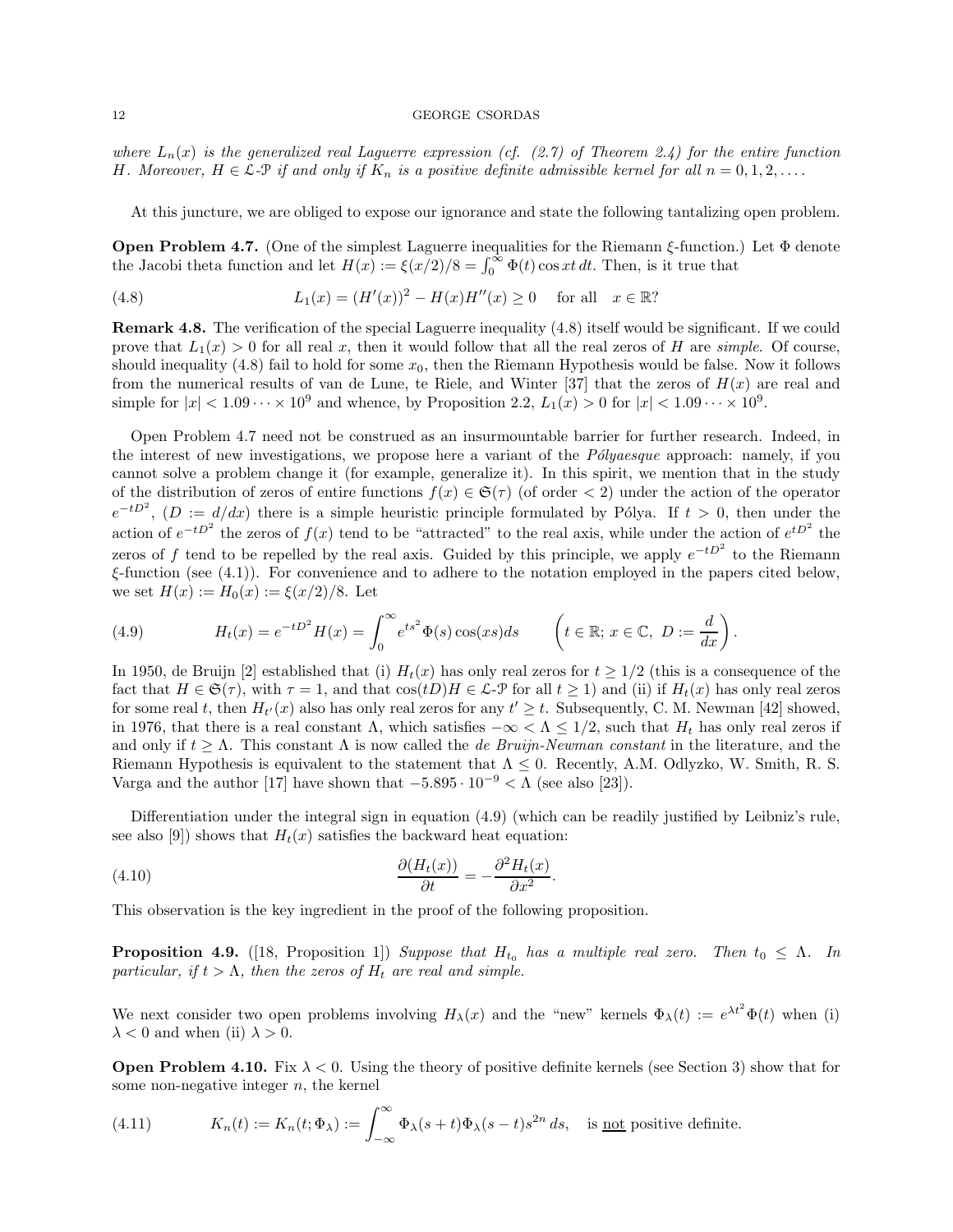Secondly, assume that  $\lambda > 0$ . In this case, the factor  $e^{\lambda s^2}$  under the integral sign (cf. (4.9)) is an example of a function that Pólya termed an *universal factor* (see the beautiful papers by Pólya [50] and de Bruijn [2]). Universal factors preserve the Laguerre - Pólya class. In 2009, H. Ki, Y.-O. Kim and J. Lee [36] proved that for every fixed  $\lambda > 0$  all but a finite number of the zeros of  $H_{\lambda}$  are real and simple. Thus, in particular, if  $\lambda > 0$ , then  $H_{\lambda} \in \mathcal{L}$ - $\mathcal{P}^*$  (see Definition 1.1). Now, in 1987, T. Craven, W. Smith and the author proved the Pólya-Wiman Conjecture  $[10]$  (for a more elegant proof see H. Ki and Y.- O. Kim  $[35]$ ); namely, if  $f(x) \in \mathcal{L} - \mathcal{P}^*$ , then there is a positive integer  $m_0$  such that  $f^{(m)}(x) \in \mathcal{L} - \mathcal{P}$  for all  $m \geq m_0$ . Therefore, it follows from the aforementioned results that for each fixed  $\lambda > 0$ , there is a positive integer  $m_0 = m_0(\lambda)$ such that for  $2m \geq m_0$  (we work with an even integer so that the new kernel is also even)

(4.12) 
$$
H_{\lambda}^{(2m)}(x) = \frac{d^{2m}}{dx^{2m}}e^{-\lambda D^2}H(x) = \int_0^\infty s^{2m}e^{\lambda s^2}\Phi(s)\cos(xs)ds \in \mathcal{L}\text{-}\mathcal{P}.
$$

Observe that the new kernel  $s^{2m}\Phi_{\lambda}(s) = s^{2m}e^{\lambda s^2}\Phi(s)$ ,  $(s > 0)$ , is not monotone decreasing, it is not logarithmically concave and it tends to 0 (as  $s \to \infty$ ) a "little" slower than  $\Phi$ .

Open Problem 4.11. With the above notation and assumptions, is the kernel

$$
K_1(t; \Phi_\lambda, m) := \int_{-\infty}^{\infty} \Phi_\lambda(s+t) \Phi_\lambda(s-t) (s^2 - t^2)^m s^2 ds, \text{ positive definite?}
$$

We conclude this paper with three additional open problems.

Open Problem 4.12. Characterize the admissible kernels whose Fourier transforms have all their zeros located in the strip  $S(1)$ .

**Open Problem 4.13.** ([5, Conjecture 2.5]) Show that the derivatives of the Jacobi theta function,  $\Phi(t)$ , are (strictly) log-concave on  $\mathbb{R}$ ; that is, for each  $n \in \mathbb{N}$ ,

(4.13) 
$$
J_n(t) := (\Phi^{(n)}(t))^2 - \Phi^{(n-1)}(t)\Phi^{(n+1)}(t) > 0 \text{ for } t \in \mathbb{R}.
$$

Since  $\Phi(t)$  is an even function (cf. Theorem 4.1),  $J_n(t)$  is even and whence it suffices to establish (4.13) for  $t \geq 0$ .

Consider again the entire function F (cf. (4.4)) related to the Riemann ξ-function:  $F(x) := \sum_{k=0}^{\infty} \frac{k! \gamma_k x^k}{(2k)! \; k!}$  $\frac{x}{k!}$ , where  $\gamma_k := \frac{k! b_k}{(2k)!}$ ,  $(k = 0, 1, 2, \ldots)$ . Let  $T_k := \gamma_k^2 - \gamma_{k-1}\gamma_{k+1} \geq 0$ ,  $(k = 1, 2, 3, \ldots)$ , and  $E_k := T_k^2 - T_{k-1}T_{k+1}$ for  $k = 2, 3, 4, \ldots$ . Then a necessary condition for the Riemann Hypothesis to hold is that the *double Turán inequalities* should hold; i.e.,  $E_k \geq 0$  for  $k = 2, 3, 4, \ldots$  In [14, Theorem 2.4], we derived a concavity condition (for an admissible kernel) which implies the double Turán inequalities (see also  $[27, 28]$ ). Thus, an affirmative answer to the following conjecture, will establish yet another necessary condition for the validity of the Riemann Hypothesis.

**Open Problem 4.14.** [14, Problem 3.3] (A new concavity condition of  $\Phi(t)$ .) Let  $s(t) := \Phi(\sqrt{t})$  and set  $f(t) := s'(t)^2 - s(t)s''(t)$ . By Theorem 4.2 (b),  $f(t) > 0$  for  $t > 0$ . Then we conjecture that

$$
\frac{d^2}{dt^2}\log f(t) < 0 \quad \text{for} \quad t > 0.
$$

## **REFERENCES**

[2] N. G. de Bruijn, The roots of trigonometric integrals, Duke Math. J. 7 (1950), 197–226.

<sup>[1]</sup> S. Bochner, Forlesungen über Fouriersche Integrale, Akademische Verlagsgesellschaft, Leipzig, 1932.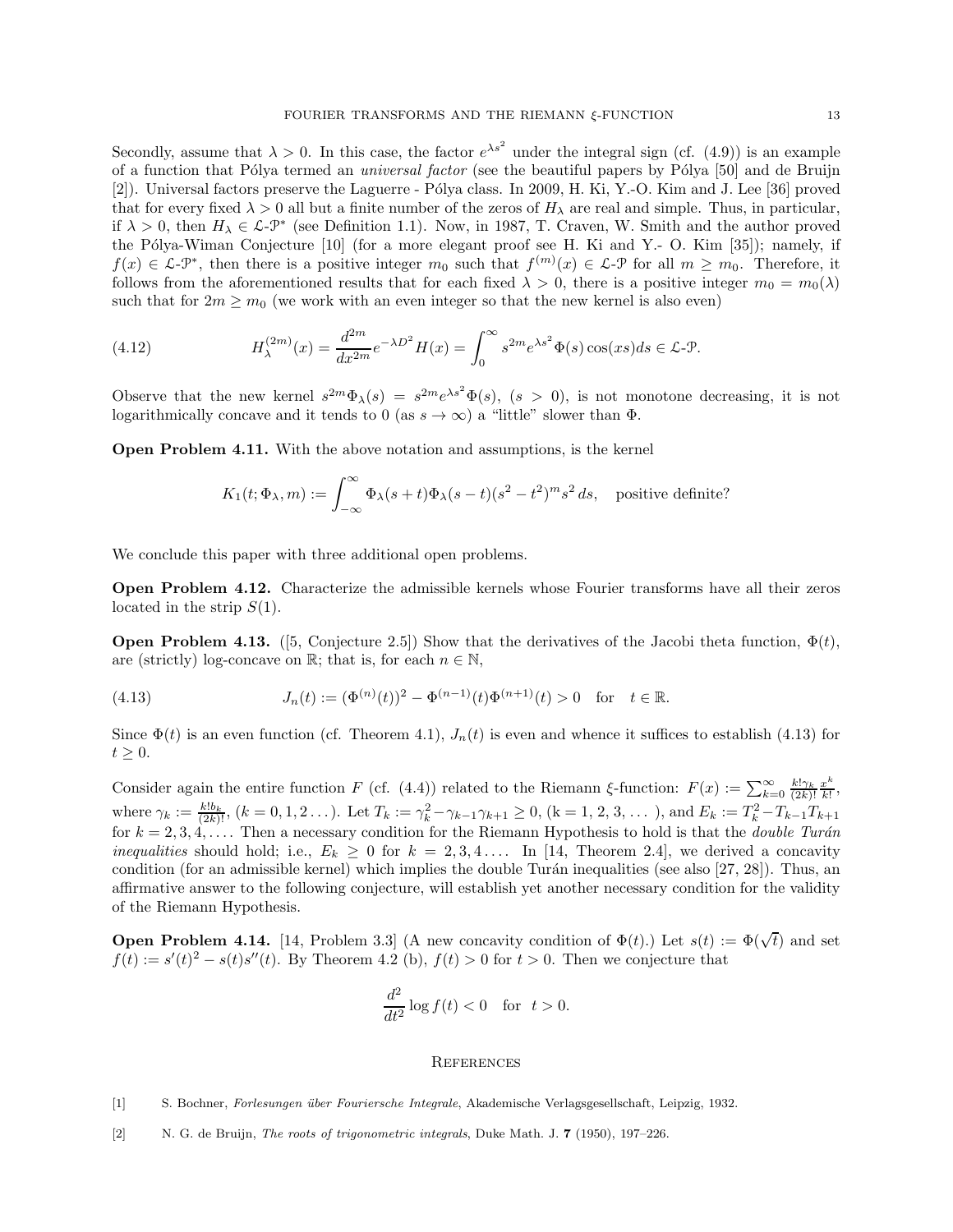- [3] D. A. Cardon, *Extended Laguerre inequalities and a criterion for real zeros*, Progress in analysis and its applications, 143149, World Sci. Publ., Hackensack, NJ, 2010.
- [4] M. L. Cartwright, The zeros of certain integral functions, Quart. J. Math. 1 (1930), 38–59.
- [5] M. W. Coffey and G. Csordas, On the log-concavity of a Jacobi theta function, Math. Comput. 82 (2013), 2265–2272.
- [6] T. Craven and G. Csordas, Iterated Laguerre and Turán inequalities, JIPAM. J. Inequal. Pure Appl. Math. 3 (2002), Article 39, 14pp.
- [7] T. Craven and G. Csordas, On a converse of Laguerre's theorem, Electron. Trans. Numer. Anal. 5 (1997), 7–17.
- [8] T. Craven and G. Csordas, Jensen polynomials and the Turán and Laguerre inequalities, Pacific J. Math. 136 (1989), 241–260.
- [9] T. Craven and G. Csordas, Differential operators of infinite order and the distribution of zeros of entire functions, J. Math. Anal. Appl. 186 (1994), 799–820.
- [10] T. Craven, G. Csordas and W. Smith, The zeros of derivatives of entire functions and the Pólya-Wiman conjecture, Ann. of Math. vol. 125 (1987), 405–431.
- [11] G. Csordas, Convexity and the Riemann ξ-function, Glas. Mat. Ser. III 33(53) (1998), 37–50.
- [12] G. Csordas, *Linear operators and the distribution of zeros of entire functions*, Complex Var. Elliptic Equ. **51** (2006), 625–632.
- [13] G. Csordas, The Laguerre inequalities and the zeros of the Riemann ξ-function, Complex Var. Elliptic Equ. 56 (2011), 4958.
- [14] G. Csordas and D. K. Dimitrov, Conjectures and theorems in the theory of entire functions, Numer. Algorithms 25 (2000), 109–122.
- [15] G. Csordas and A. Escassut, The Laguerre inequality and the distribution of zeros of entire functions, Ann. Math. Blaise Pascal 12 (2005), 331–345.
- [16] G. Csordas, T. S. Norfolk and R. S. Varga, The Riemann Hypothesis and the Turán inequalities, Trans. Amer. Math. Soc. 296 (1986), 521–541.
- [17] G. Csordas, W. Smith, A. M. Odlyzko and R. S. Varga, A new Lehmer pair of zeros and a new lower bound for the de Bruijn-Newman constant Λ, Electron. Trans. Numer. Anal. 1, (1993), 104–111.
- [18] G. Csordas, W. Smith and R. S. Varga, Lehmer pairs of zeros and the Riemann ξ-function, Mathematics of Computation 19431993: a half-century of computational mathematics (Vancouver, BC, 1993), 553-556, Proc. Sympos. Appl. Math., 48, Amer. Math. Soc., Providence, RI, 1994.
- [19] G. Csordas, T. S. Norfolk and R. S. Varga, A lower bound for the de Bruijn-Newman constant Λ, Numer. Math. Soc. 52 (1988), 483–497.
- [20] G. Csordas and R. S. Varga, Necessary and sufficient conditions and the Riemann Hypothesis, Adv. in Appl. Math. 1 (1990), 328–357.
- [21] G. Csordas and R. S. Varga, Moment inequalities and the Riemann hypothesis, Constr. Approx. 4 (1988), 175–198.
- [22] G. Csordas, A. Ruttan and R. S. Varga, The Laguerre inequalities with applications to a problem associated with the Riemann Hypothesis, Numerical Algorithms I ((1991)), 305–330.
- [23] G. Csordas, W. Smith and R. S. Varga, Lehmer pairs of zeros, the de Bruijn-Newman constant Λ, and the Riemann hypothesis, Constr. Approx. 10 (1994), 107–129.
- [24] G. Csordas and C.-C. Yang, Finite Fourier transforms and the zeros of the Riemann  $\xi$  function. II (2009), Proceedings of the 5th international ISAAC congress, Catania, Italy, July 25-30, 2005. Hackensack, NJ: World Scientific, 1295-1302.
- [25] G. Csordas and A. Vishnyakova, The generalized Laguerre inequalities and functions in the Laguerre-Pólya class, Cent. Eur. J. Math. (to appear).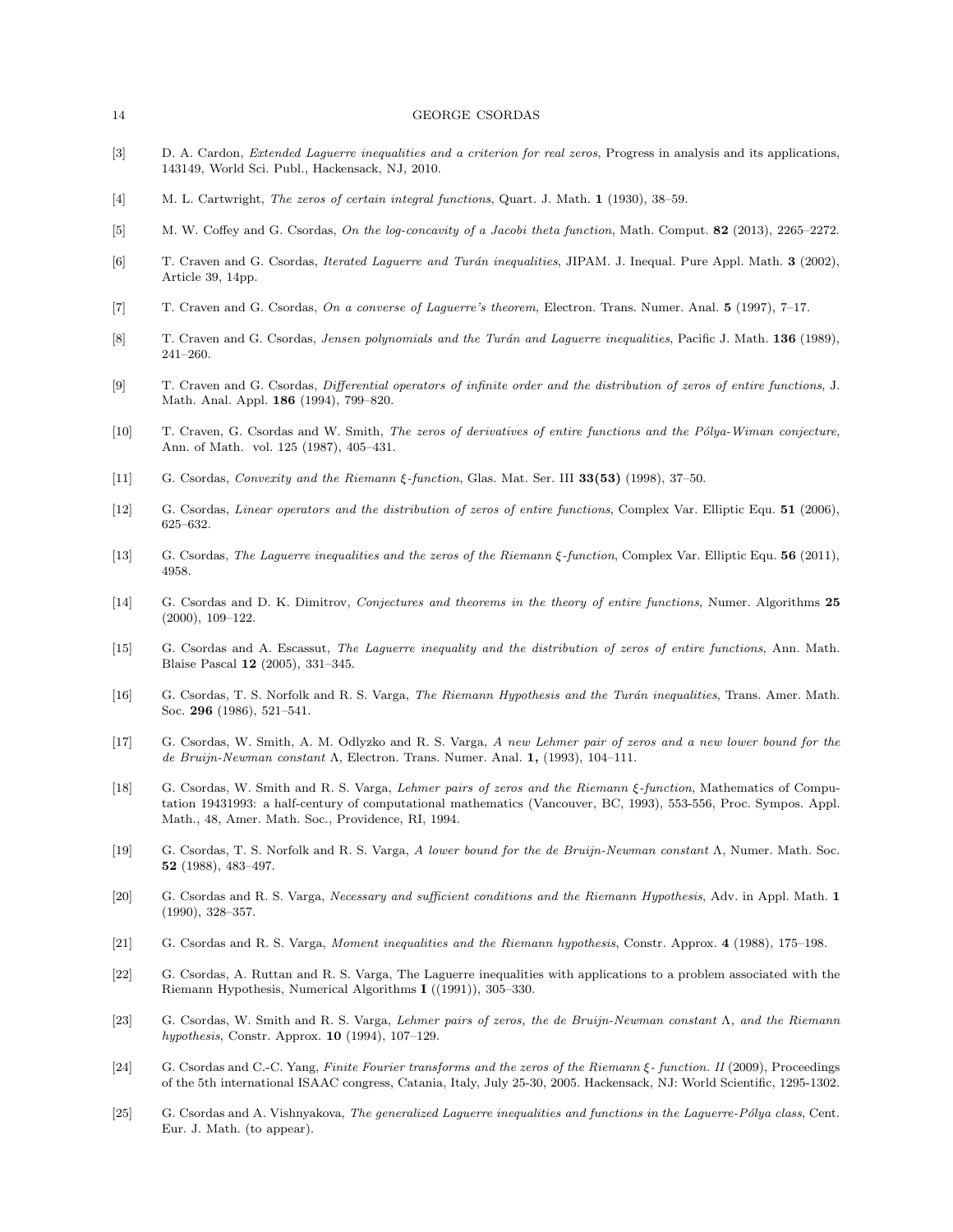- [26] K. Dilcher and K. B. Stolarsky, On a class of nonlinear operators acting on polynomials, J. Math. Anal. Appl. 170 (1992), 382–400.
- [27] D. K. Dimitrov, *Higher order Turán inequalities*, Proc. Amer. Math. Soc. 139 (2011), 1013-1022.
- [28] D. K. Dimitrov, *Higher order Turán inequalities*, Proc. Amer. Math. Soc. 126 (1998), 2033–2037.
- [29] D. K. Dimitrov and F. R. Lucas, *Higher order Turán inequalities for the Riemann ξ-function*, Proc. Amer. Math. Soc. 126 (1998), 2033–2037.
- [30] A. Ivić, The Riemann Zeta-Function. The Theory of the Riemann Zeta-Function with Applications., John Wiley & Sons, Inc., New York, 1985.
- [31] J. L. W. V. Jensen, Reserches sur la théorie des équations, Acta Math.  $36$  (1913), 181–195.
- [32] O. M. Katkova, Multiple positivity and the Riemann zeta-function, Comput. Methods Funct. Theory 7 (2007), 13–31.
- [33] A. Khinchin, Zur Kennzeihnung der charakteristischen Funktionenen, Bull. Univ. Etat Moscou, Ser. Int., Sect. A, Math. et Mecan. Fasc. 5 1 (1937), 1–3.
- [34] T. Kawata, Fourier analysis in probability theory. Probability and Mathematical Statistics, No. 15, Academic Press, New York–London, 1972.
- [35] H. Ki and Y.-O. Kim, On the number of nonreal zeros of real entire functions and the Fourier-Pólya conjecture, Duke Math. J. 104 (2000), 45–73.
- [35b] H. Ki and Y.-O. Kim, De Bruijn's question on the zeros of Fourier transforms, J. Anal. Math. 91 (2003), 369-387.
- [36] H. Ki, Y.-O. Kim and J. Lee, On the de Bruijn-Newman constant, Adv. Math. 222 (2009), 281–306.
- [37] J. van de Lune, H. J. J. te Riele and D. T. Winter, On the zeros of the Riemann zeta function in the critical strip. IV., Math. Comp. 46 (1986), 667-681.
- [38] B. Ja. Levin, *Distribution of Zeros of Entire Functions*, Transl. Math. Mono. Vol. 5, Amer. Math. Soc., Providence, RI, 1964; revised ed. 1980.
- [39] E. Lukacs, Characteristic Functions, (2nd ed.), Hafner Publishing Co, New York, 1970.
- [40] M. Marden, Geometry of Polynomials, Math. Surveys no. 3, Amer. Math. Soc., Providence, RI, 1966.
- [41] M. Mathias, *Über positive Fourier-Integrale*, Math. Z.  $16$  (1923), 103-125.
- [42] C. M. Newman, Fourier transforms with only real zeros, Proc. Amer. Math. Soc. 61 (1976), 245–251.
- [43] C. M. Newman, The GHS inequality and the Riemann hypothesis, Constr. Approx. 7 (1991), 389-399.
- [44] J. Nuttall, Wronskians, cumulants, and the Riemann Hypothesis, Constr. Approx. (to appear).
- [46] N. Obreschkoff, Verteilung und Berechnung der Nullstellen reeller Polynome, VEB Deutscher Verlag der Wissenschaften, Berlin, 1963.
- [47] M. Patrick, Extensions of inequalities of the Laguerre and Turán type, Pacific J. Math. 44 (1973), 675–682.
- [48] G. Pólya, Remarks on characteristic functions, Proceedings of the Berkeley Symposium on Mathematical Statistics and Probability, Berkeley, CA.: Univ. California Press, 1949, pp. 115-123.
- [49] G. Pólya, Über die algebraisch-funktionentheoritischen Untersuchungen von J. L. W. V. Jensen, Kgl. Danske Vid. Sel. Math.–Fys. Medd. 7 (1927), 3–33.
- [50] G. Pólya, Über trigonometrische Integrale mit nur reellen Nullstellen, J. Reine Angew. Math. 158 (1927), 6–18.
- [51] G. Pólya and J. Schur, Über zwei Arten von Faktorenfolgen in der Theorie der algebraischen Gleichungen, J. Reine Angew. Math. 144 (1914), 89–113.